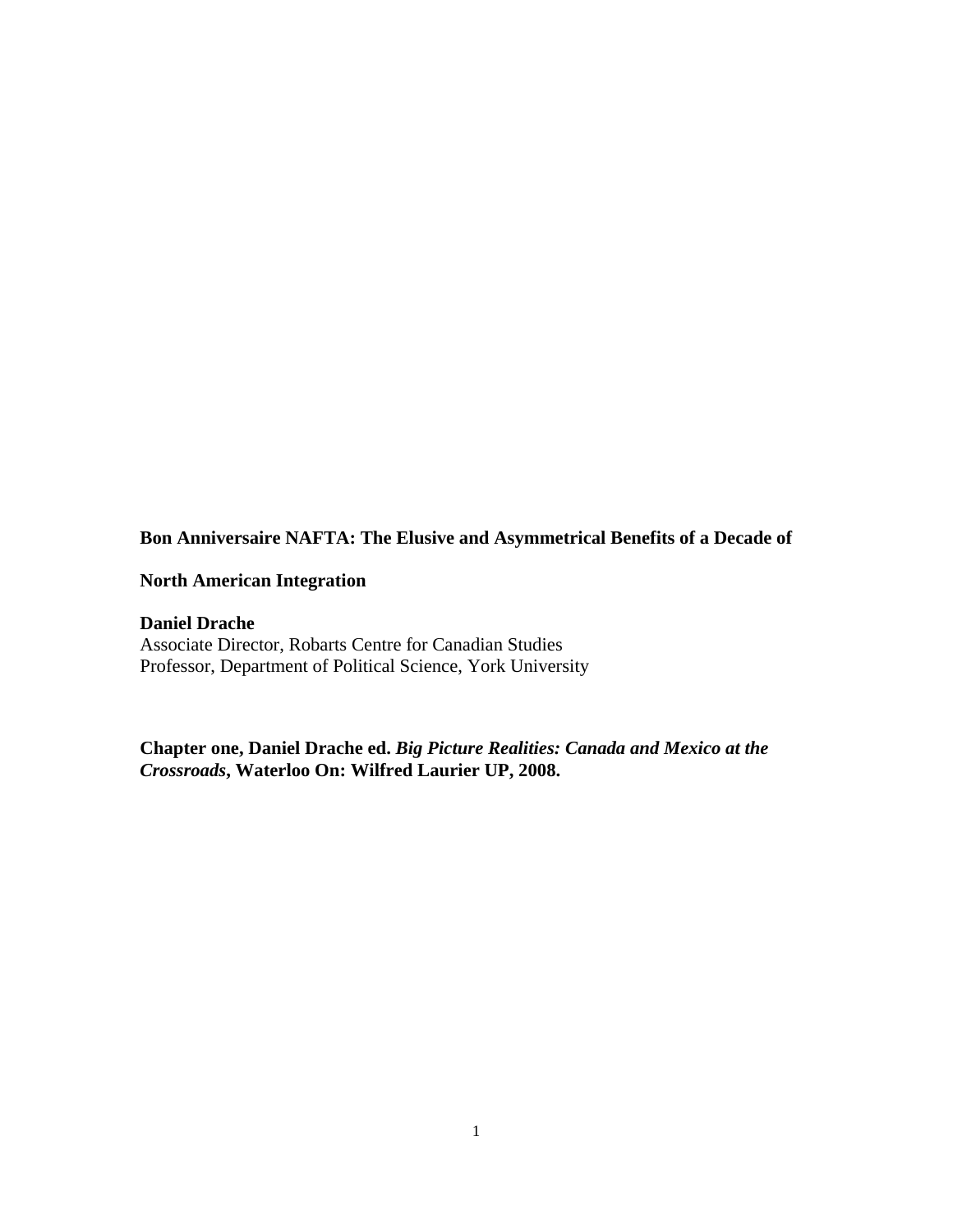## **Bon Anniversaire NAFTA: The Elusive and Asymmetrical Benefits of a Decade of North American Integration**

#### **Daniel Drache**

## **Next Steps: Challenges Ahead[1](#page-34-0)**

Ten years after the signing of NAFTA there is no urgent need to proceed to the next stage in integration. Increasing trade facilitation, improving the system of trade dispute panels, and reducing the transaction costs of a security-first border remain a set of generalized concerns for all three governments. Further integration projects have met with powerful opposition from the U.S. Congress. The Central American Free Trade Agreement (CAFTA) received Congressional consent by the barest majority after months of White House arm-twisting and vote-buying (Alden and Yeager 2005). The Bush Administration is preoccupied with Homeland Security, and as the quagmire in Iraq costs more American lives and consumes billions of tax dollars, there are few incentives for Washington to gear up for a battle with the Republican Congress to broaden and deepen North American integration. Public opinion in Mexico and Canada has expressed little enthusiasm for a big next step. There are a lot of doubts and reservations about a second round of North American integration (Drache 2004).

Strikingly, many Canadian businesses do not see deepening NAFTA as the preferred initiative to resolve the many strategic challenges that will reshape their operations over the next five years. High costs and a rising Canadian dollar are forcing Canadian manufacturers to look inward to respond to rapidly changing supply and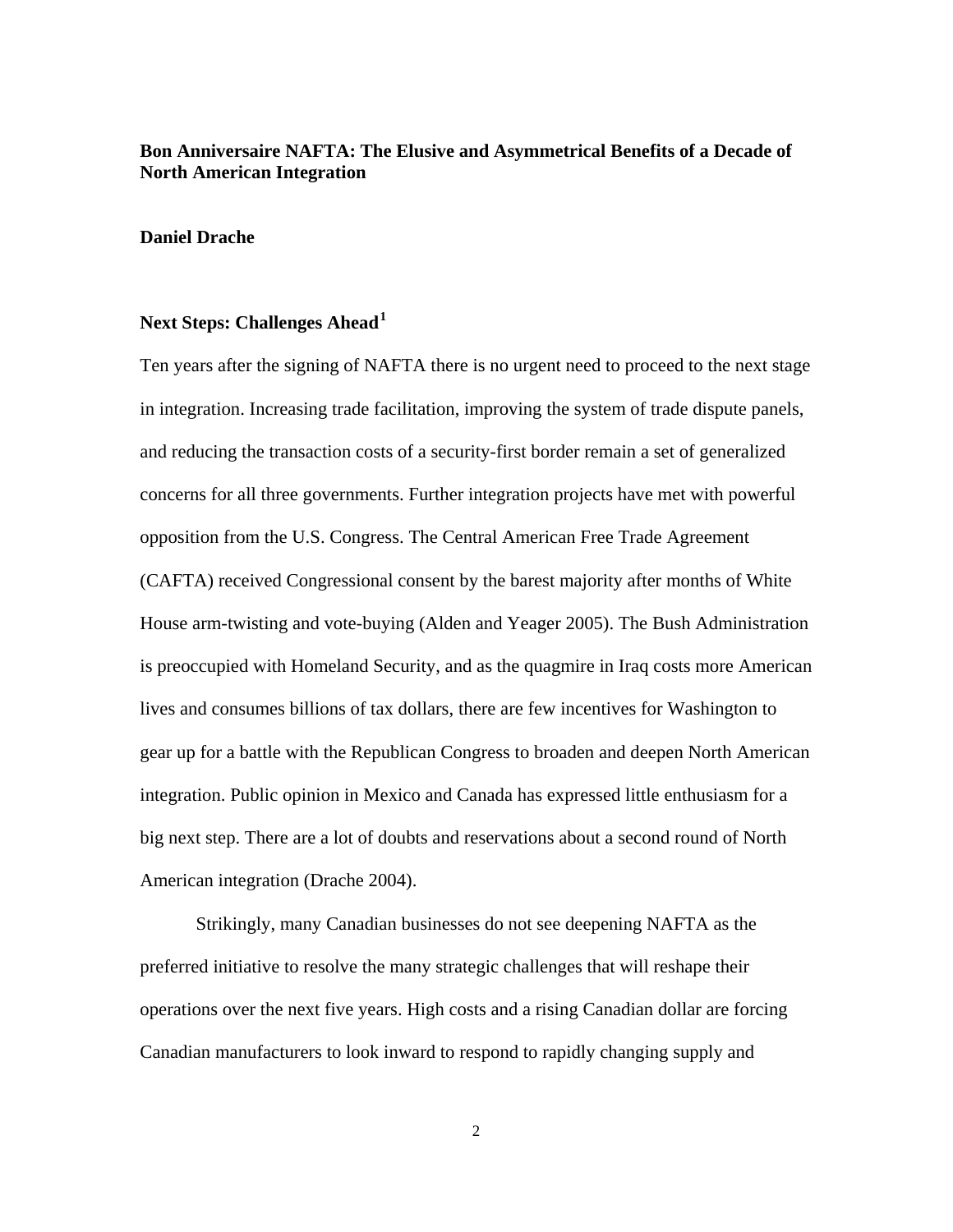demand chains (Drache 2004). In an October 2005 survey of Canadian manufacturers and exporters, improved North American market access did not even make the top ten list of strategic challenges for the roughly 1000 firms surveyed (Canadian Manufacturers and Exporters 2005). Without a strong consensus, publics in both countries would need a huge amount of convincing and arm-twisting in order to deepen NAFTA and constrain Canadian and Mexican sovereignty in new ways.

For Canada and Mexico, given these uncertainties, what is the next move in a post-NAFTA world? More integration? Integration through trade only? Or building closer ties through a new framework for economic cooperation? Will a NAFTA-plus agenda alleviate the disparities in economic development between the NAFTA countries? Does Mexico need a different economic strategy? Have most of the NAFTA effects already been captured? If this is the case, a major re-evaluation of NAFTA is needed before any new round of integration is undertaken.

#### **New Competitive Pressures: Market Access cannot be Guaranteed**

Significantly it is not clear what more secure 'access' would entail in a highly protectionist environment. With tariffs already at historic lows, the NAFTA countries have little more to gain for consumers or for industries in terms of efficiency gains. Nor is it a simple case to identify those Canadian and Mexicans industries which would benefit at the present time from further integration. Canadian and Mexican export industries are faced with changing consumer demands, widespread technological change, competition from China, and, generally higher production costs. These companies need to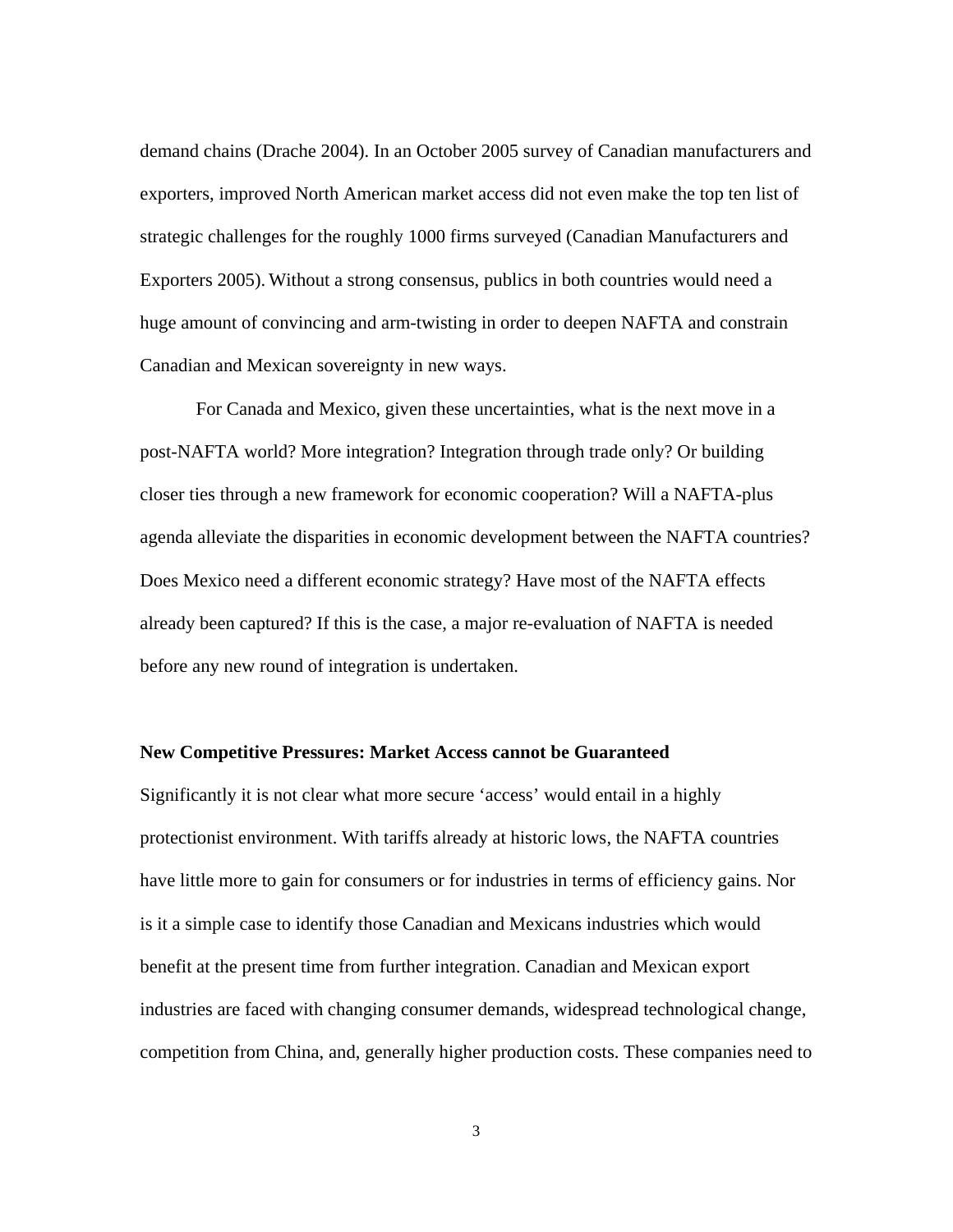become more agile and diversified, and less dependent on traditional markets.

Diversification and gaining access to developing markets in the global South will require a rethinking of trade fundamentals (Krugman 1995).Canada's premier business organizations such as the Conference Board of Canada and the C.D. Howe Institute could not be further apart in their thinking. The Conference Board is championing investment in new technology and high productivity growth as the top priority for Canada's private sector. The C.D. Howe Institute seems locked into yesterday's strategy calling for more North American economic integration but offering few fresh ideas to medium-sized Canadian firms battered by a \$.90 dollar. The Mexican Council on North American Business is also stuck in a rut and not ready to confront the new competitive pressures facing Mexican industry (Council on Foreign Relations 2005). Right-of-centre business groups are banking on an environment of trade determinism at the very time when Washington Consensus goals are unravelling (Naim 2000).

On the political front, NAFTA, once a mid-range priority for the Clinton Administration, has been downgraded as a strategic goal for U.S. policy makers in the Bush Administration. Certainly NAFTA promised to build a new trilateral relationship in North America, but after a decade of existence, bi-lateral tensions have risen sharply with respect to immigration, softwood lumber, U.S. unilateralism, homeland security, and U.S. trade politics. Mexican illegal immigration and the debate over amnesty have replaced NAFTA as the North American question par excellence. Equally central is the fact that the dispute resolution mechanism has been badly damaged by U.S. arrogance and its refusal to comply with its NAFTA obligations on softwood lumber. Gordon Ritchie, one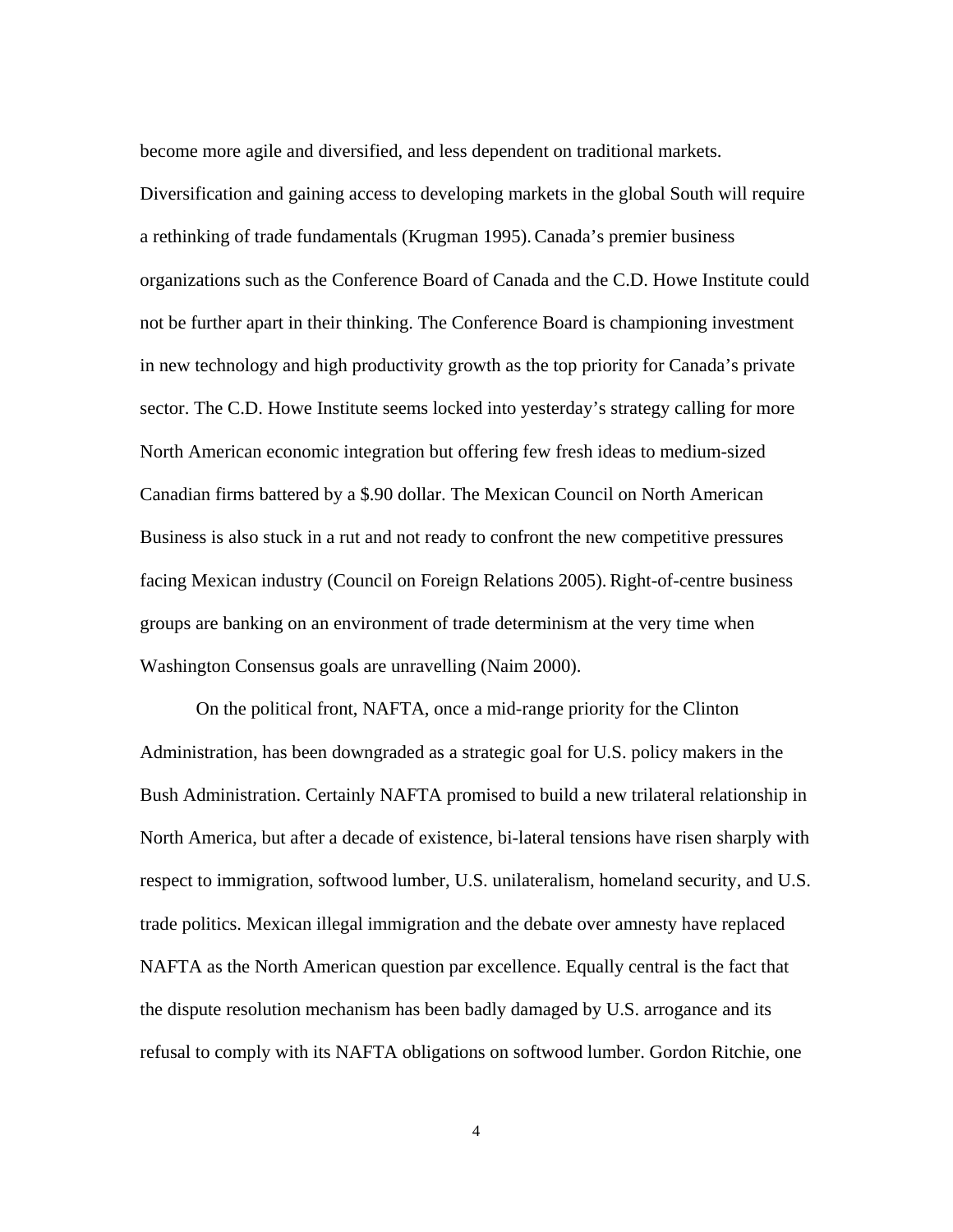of the agreement's architects and main supporters, has argued that U.S. non-compliance has irreparably damaged NAFTA's legal regime for Canada and Mexico (2005). In 2006, Washington offered Canada only limited access to the U.S. market in defiance of the keystone principle of NAFTA – free trade. Under the deal, U.S. forestry interests retain \$500 million dollars in illegally imposed duties. There is no level playing field in sight and the legal asymmetries continue to spin out of control.

#### **Regional Markets, Trade Bilateralism and Growing Policy Diversity**

Canada and Mexico increasingly find themselves at a distance from Washington's strategy for the future of North America and a new global vision. In Canada, recent polls show that highly contentious trade issues have soured the prospect of establishing a stronger trilateral relationship. A majority of the Canadian public was critical of previous Paul Martin government for not doing enough to defend Canadian sovereignty (*Globe & Mail June 2005*). Even along the bilateral Canada-U.S. axis, relations have been rocky since Ottawa's refusal to send Canadian soldiers to fight in the U.S. war in Iraq. The decline in the North American partnership has been both qualitative and quantitative. Why?

The argument in a nutshell is that highly adverse structural adjustments will require that Canada and Mexico begin to look for other options given that access to the U.S. market is largely a *fait accompli* for many industries, and there is no likely prospect of major new gains. Any new negotiations to negotiate a NAFTA plus agreement is a second-best option when faced with a U.S. Congress that is in a protectionist phase.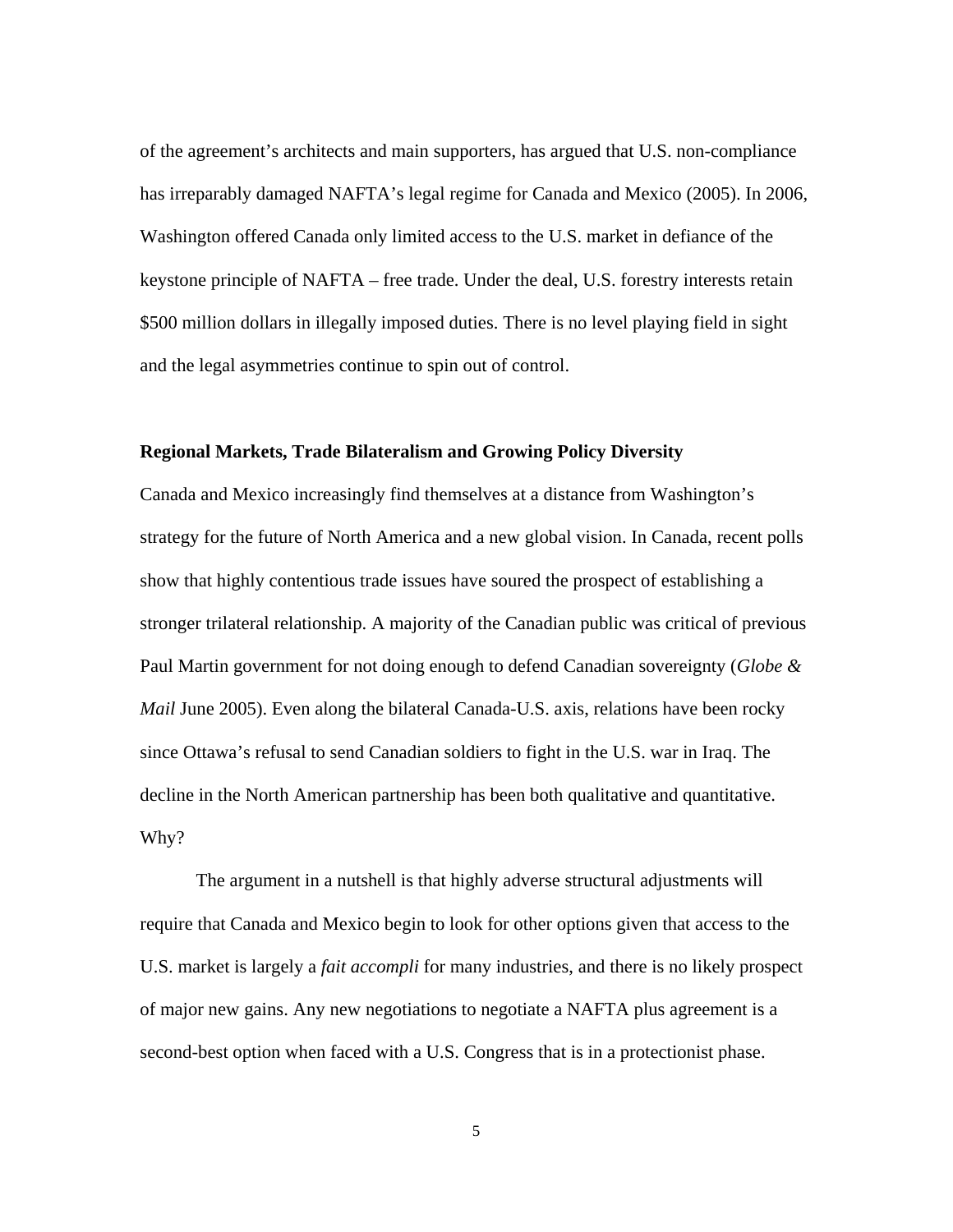Mexico has large decisions to make as it wrestles against the limits of neoliberalism – its major policy framework of the last decade. Mexico needs to rethink immigration policy; exporting a half a million jobless, rural workers to the U.S. is not a policy that can be sustained.

In a post-NAFTA era, Canada and Mexico face many more policy challenges. As security continues to trump the narrow focus of NAFTA, Canada and Mexico will have to look for a new policy platform that reflects their divergent national priorities. Firstly, in an era of regional bilateralism, the election of the conservative Stephen Harper government in Canada has made this process of building the Canada-Mexico relationship a lot more problematic and challenging. South of the Rio Grande, Mexican foreign policy is likely to shift towards a more values-based approach while Canada is looking to be an active partner of Washington inside the belt-way.<sup>[2](#page-34-1)</sup>

Secondly, whatever the future may hold, two constants are going to shape Canada's relations with Mexico. First, it is unrealistic to talk about the 'normalization' of U.S. relations with either of its NAFTA partners. There is no going back to a status quo. Secondly, despite significant economic disparities, Canada and Mexico will have to be ready to co-operate in ways they have never before entertained. The burden of this chapter is to explain that the future of North America will be organized around regional bilateralism as the next stage of the integration process. Canada and Mexico can either face their dependence on the U.S. without one another or they can look across the continent to build a partnership with a focused and strategic sense of purpose.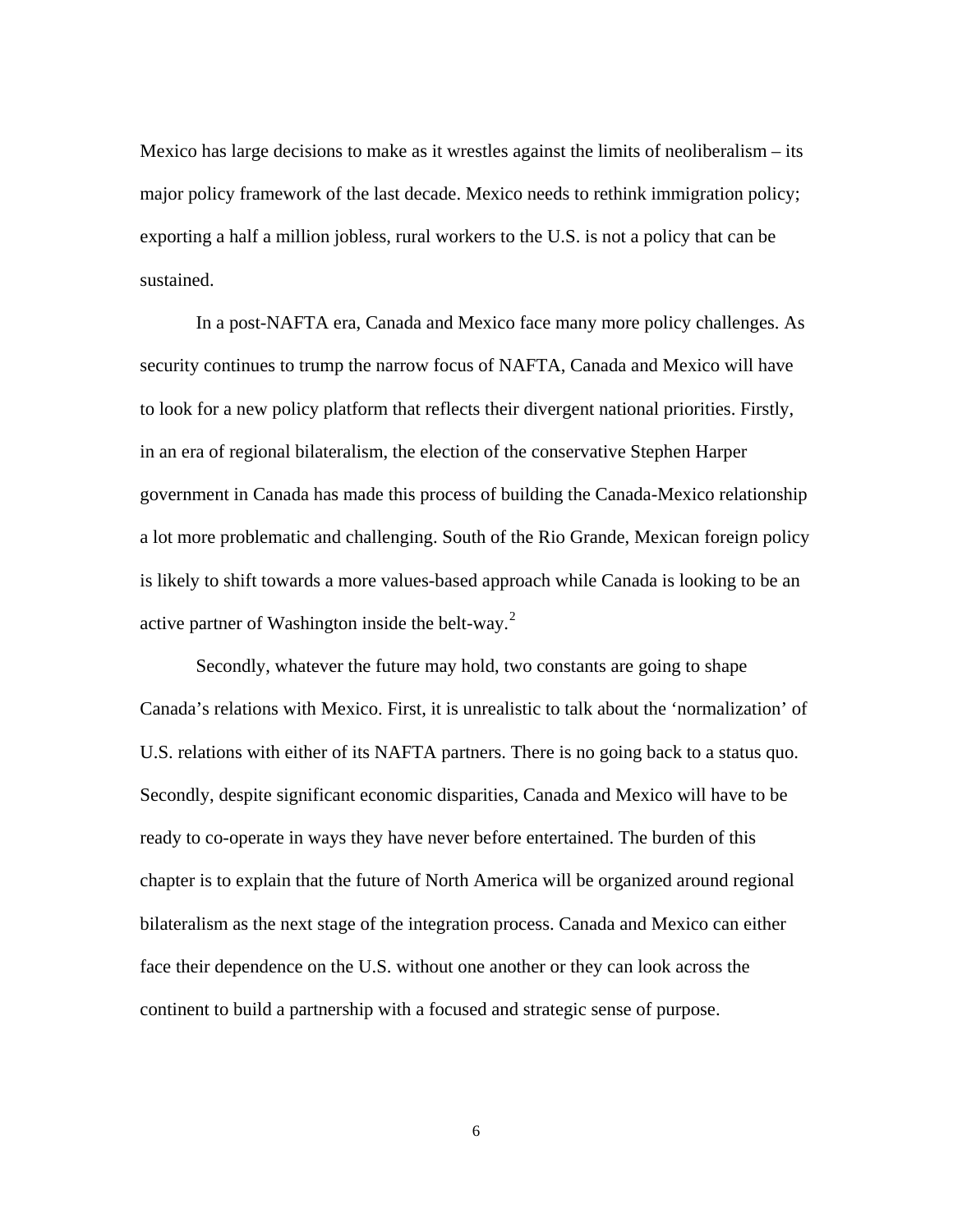

## **Share of World Exports, Selected Countries**

## **Adding Up the Numbers: The Big Picture Overview**

Since NAFTA came into effect, Canada and Mexico have become more export oriented. They have also felt the full effect of trade adversity from new competitive circumstances. Trade adversity occurred because Canada and Mexico were unprepared for the larger structural changes arising from growing competition with their most important trading partner. Paradoxically, despite becoming more export oriented, between 2000 and 2004, Canada's and Mexico's share of world trade actually shrunk as can be seen from the accompanying table ("Share of World Exports, Selected Countries"). Since 2000, belonging to a free trade zone has been no guarantee that the NAFTA partners will not be buffeted by the gale-like forces of international competition. The U.S. has seen its commanding position in the world economy dramatically decline by three percentage

**Source: World Trade Organization, 2005.**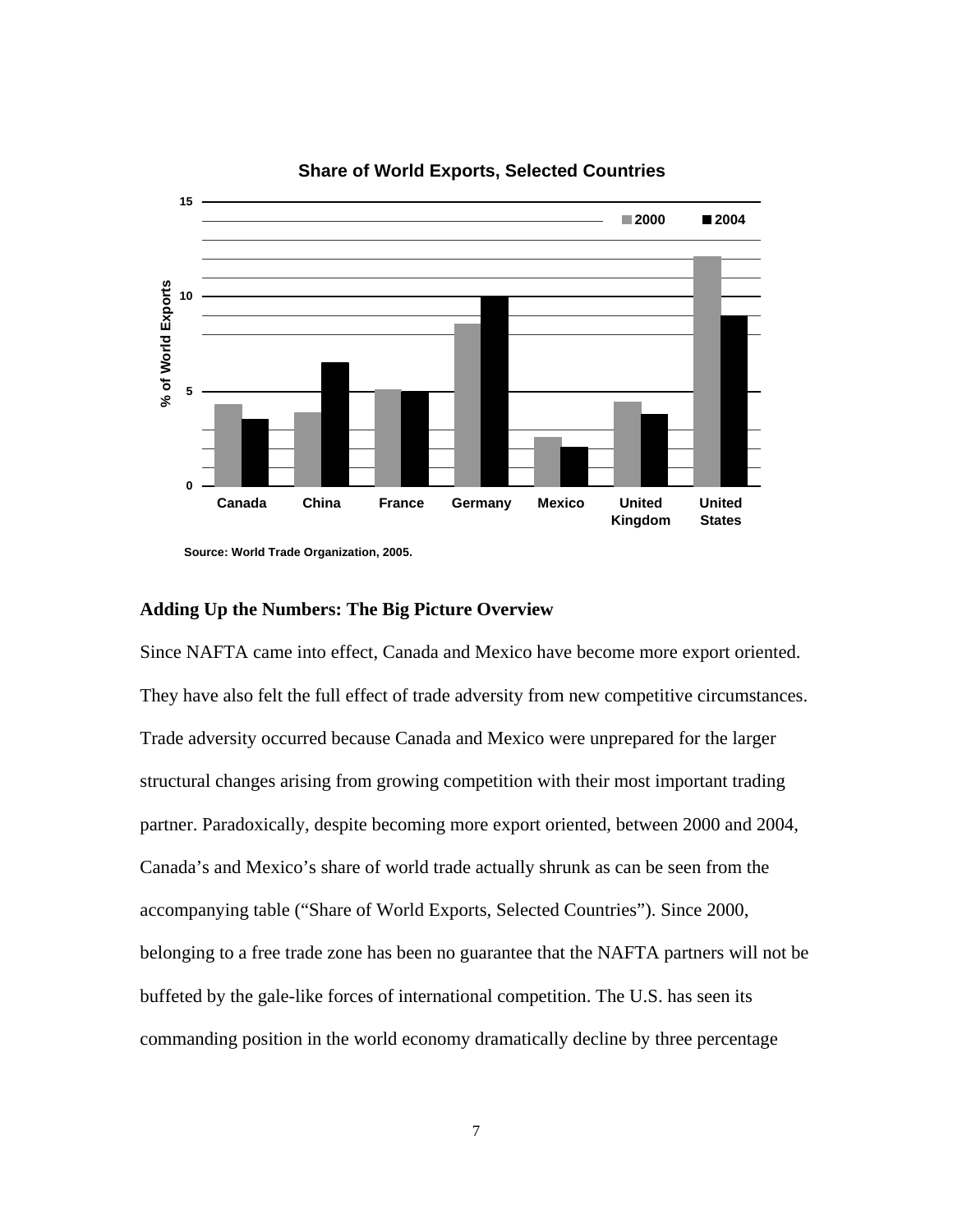points; Germany has made impressive gains despite its unemployment crisis; and Mexico has been a loser in the global export winner-take-all stakes along with Canada. Belonging to NAFTA has not prepared either country for the new competitiveness of China and India, countries who are powering their way into global markets. NAFTA's share of world exports in goods and services has dropped precipitously too. In 1993, it accounted for 23 percent of total global exports; by 2003 NAFTA's share of world exports had declined to 19 percent while Europe's remained steady at 23 percent.

Concentration on a single market is no guarantee that NAFTA is providing Canada and Mexico with the competitive edge for the new challenges they are facing. In the next phase of continental integration the link between a strong export performance and job creation is definitively uncoupled in the most export-oriented sectors such as auto and IT (information technology). Productivity is way up but employment is flat or declining, and more job cuts are on their way. The global commodity boom has created new employment growth in Canadian mining, but not its forest industries. For Mexico, export success has not triggered persistently high GDP growth either. Since 1994 per capita income growth has barely kept pace with Mexico's rapidly growing labour force. In 1995, per capita income plummeted by 9.11 percent; it recovered but was hardly a sparkler at 3.28 percent in 1999. Since 2000 per capita income has barely grown at all, minus 1.49 percent in 2001, minus 0.64 percent in 2002 and minus 0.01 percent in 2003. The paradox is that export wealth is not trickling down despite the fact that Mexico has become heavily dependent on exports as the motor of the economy (Middlebrooke and Zepada 2003). For Canada a developed economy, the NAFTA model of development has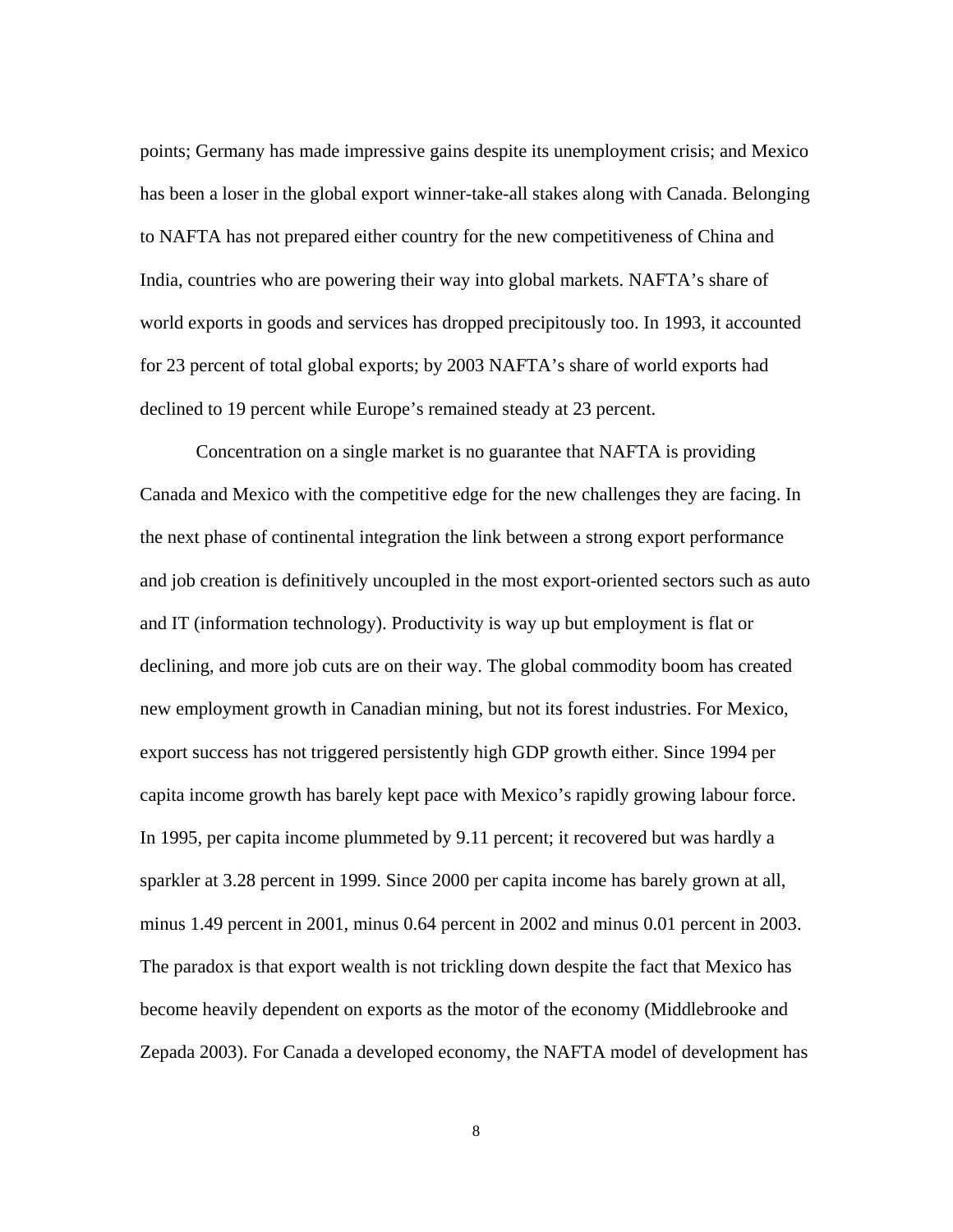been largely job negative. Access to the giant American market has not slowed down noticeably the dramatic decline in manufacturing jobs in the economy (See table "Canadian Share of Jobs in Manufacturing"). The empirical data should set alarum bells ringing. Exports can have many effects for regions and sectors, but in an efficiencydriven world the single minded pursuit of exports cannot be relied on for primary jobcreation. Globalization is requiring firms to shed jobs yet increase productivity with fewer workers on the factory floor (Peters 2005).

Concentration in a single market has proven to be a double-edge sword. Neither Canada nor Mexico has yet to assimilate the full implications of their decline globally.



**Canadian Share of Jobs in Manufacturing**

Over-reliance on NAFTA has led to a loss of industry-level flexibility on one hand, and on the other hand, the growth of energy exports has locked Canada and Mexico into the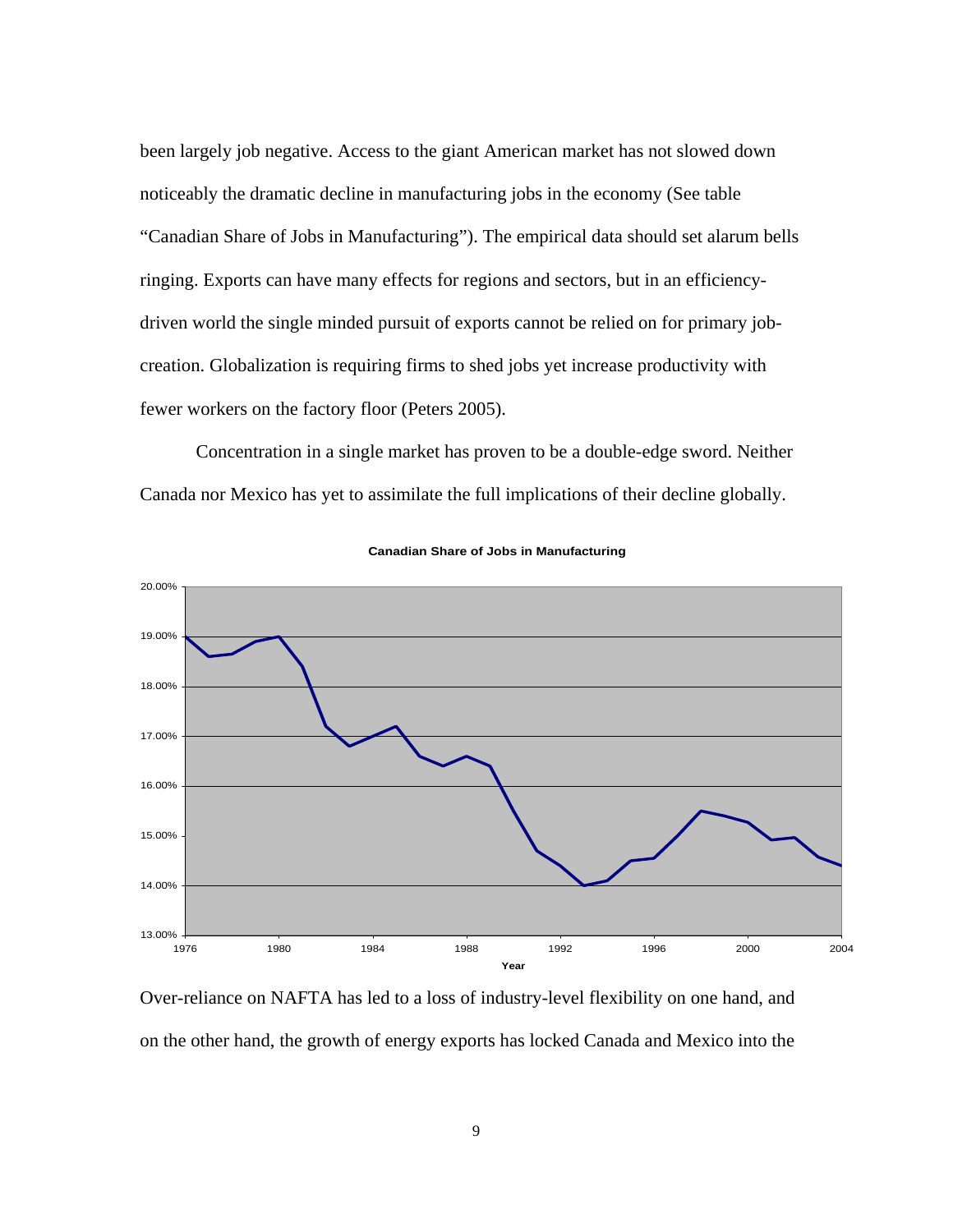U.S. dominated energy market framework with little ability to capture upstream and downstream benefits for their own development goals. A recent Statistics Canada study reveals that NAFTA's biggest success has been to reinforce Canada's traditional competitive advantage in energy and natural resources. The same truth applies to Mexico as it has become more locked into the U.S. energy and parts manufacturing market. Resource exports are not labour-intensive, and oil and gas exports have given both countries a massive windfall from soaring energy prices. But the energy sector is not a model for the rest of the economy.

## **Canada-Mexico: The Weakest Link**

Even if the North American trade in goods to GDP output has grown markedly for both countries, Canada-Mexico economic relations can only be described as feather weight. Between 1995 and 2004, Canada's exports to Mexico amounted to roughly .5 percent of Canada's total trade picture; rising to a very modest .8 percent by 2004. This is not simply a single isolated statistic which captures the way the two economies are 'lost in translation,' but a real absence of incentives to transform Canada-Mexico relations into a dynamic collaboration. There are few linkages between the two economies, and a decade of free trade has done little to lay the basis for any next steps or closer commercial collaboration.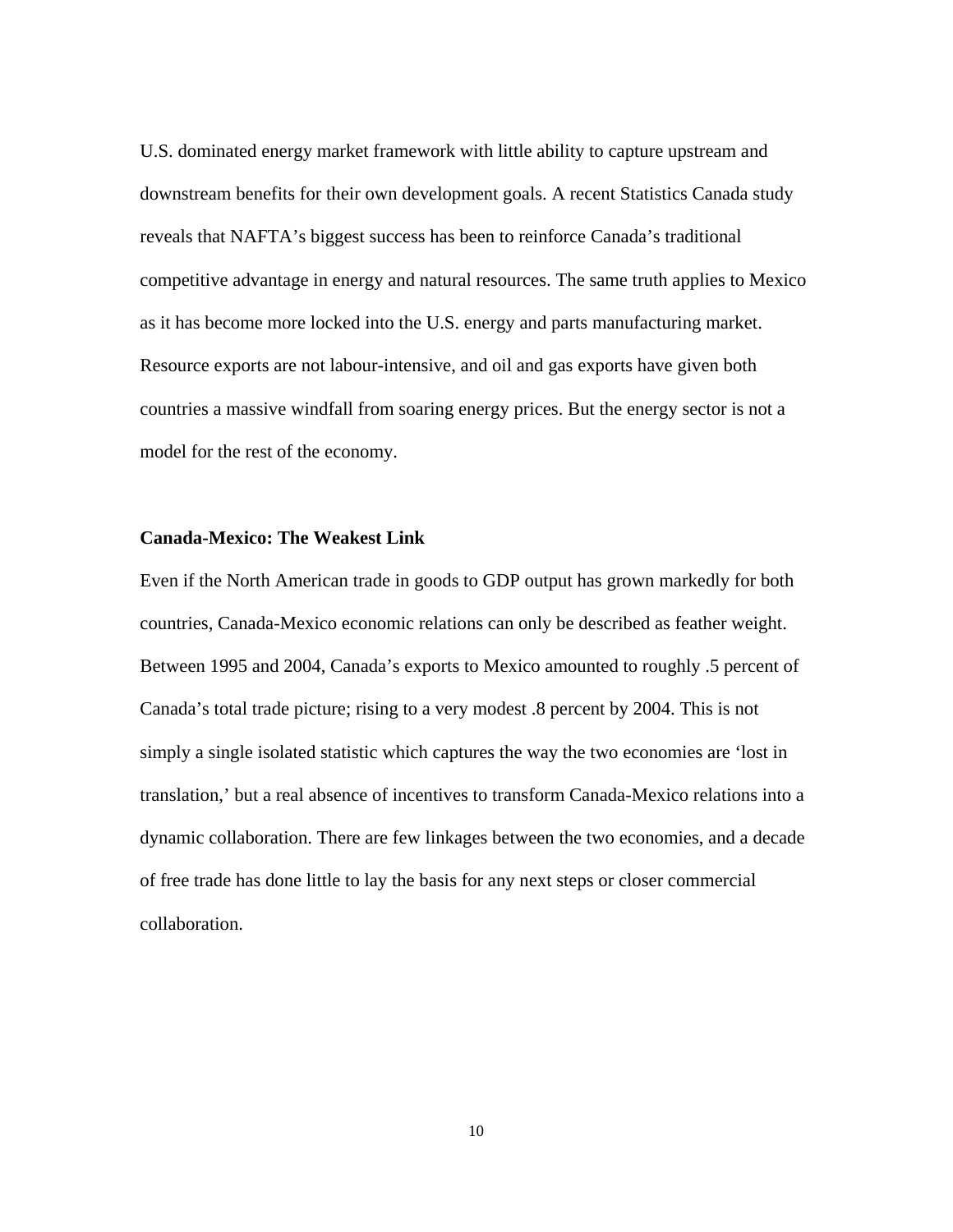

On the Mexico side, the economic relationship has been small and limited to the export of cars and car parts to Canadian auto assemblers. This kind of arranged trade cannot properly be called a 'NAFTA effect,' since these exports are part of the negotiated 1965 Auto Pact. Detroit-based auto makers' share of the North American market is seriously under siege by Japanese imports. Even the once invincible Auto Pact is facing an increasingly uncertain future. Canada's top exports to Mexico are concentrated in agricultural products with some light manufacturing and auto related exports (See "Canada's Top 10 Exports to Mexico, 1995 - 2004).

Canada's branch plant subsidiaries are focused exclusively on the Canadian market, and U.S. corporations rely on their Mexican-based subsidiaries to produce and assemble goods for the Mexican market. It is no surprise that the NAFTA linkages between Canada and Mexico are small, largely underdeveloped, and important to only a handful of industries. Many experts have argued that NAFTA is really a hub and spoke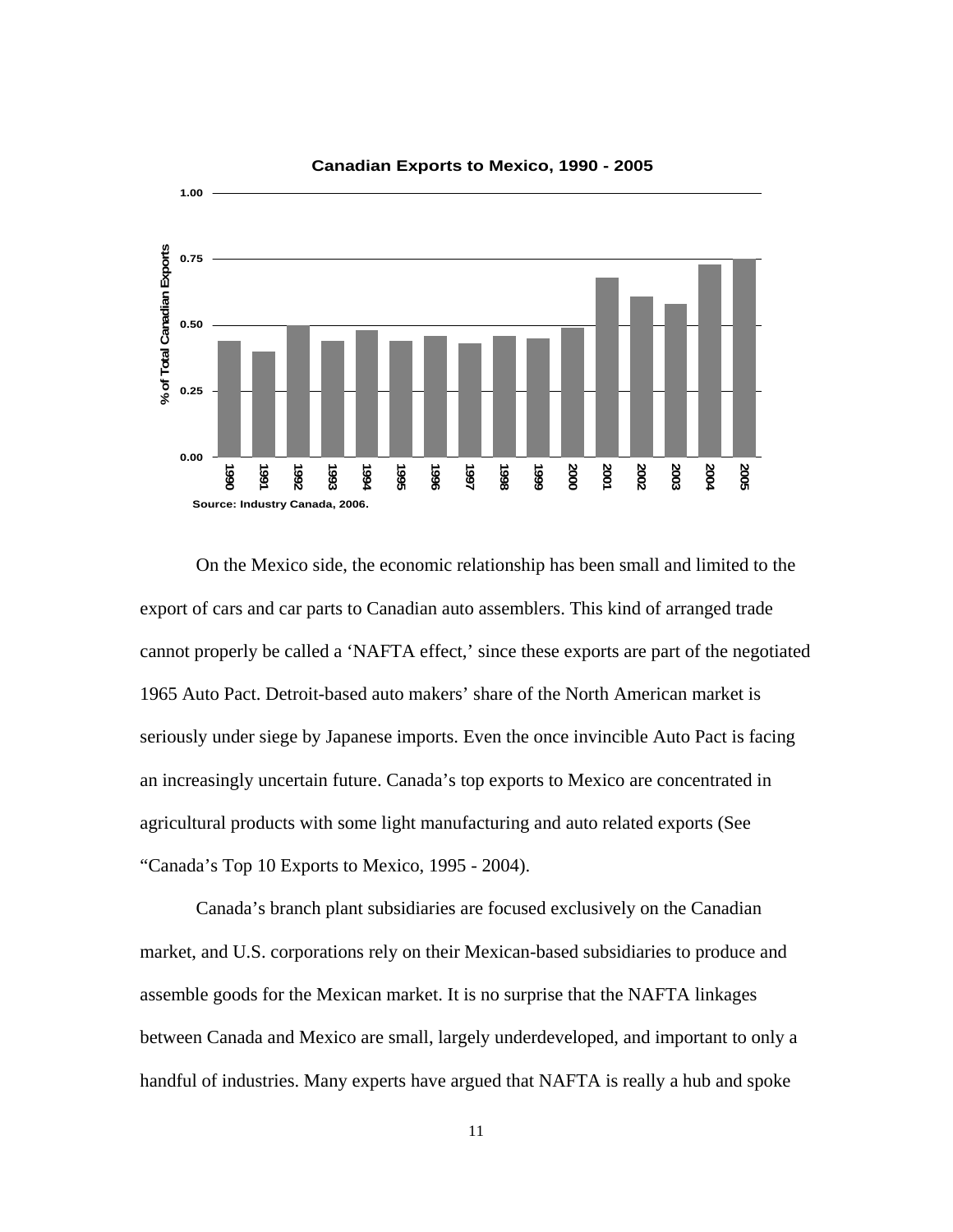free trade agreement based on two bilateral trade deals with the U.S. There is a lot of truth to the idea that the third bilateral never really took off. Mexico's exports to Canada have risen by what can only be described accurately as a snail's pace.

#### **What is a NAFTA Effect? What is a Production Process Effect?**

The single largest obstacle to a highly dynamic Canada-Mexico relationship is that there has been very little unbundling of production chains across North America other than in the automobile and energy sectors. Many experts wrongly believe that greater legal access has been determinant in creating more competitive industries. In fact, changes in the production process provide a more realistic basis for understanding the structural changes that many North American industrial clusters are currently experiencing. For instance, deep discounting by auto's Big Three in Canada and the U.S. has not turned around the sagging sales figures for GM or Ford and Chrysler has only recently recovered from a long slump. Detroit did not sufficiently reinvest the profits from surging SUV sales, for most of the past decade, into new production processes and cheaper and more efficient cars. Asian and European-based manufacturers used to account for about 10 percent of the market, but now Honda is beating Ford and Chrysler in monthly sales and GM's share has dropped by forty percent compared to little more than a decade ago. Detroit-based assemblers' share of the North American market has fallen below the historic fifty percent mark, and many experts are of the view that it is impossible for the Big Three to return to dominance. The North American auto assembly is headed towards downsizing and the closure of assembly plants on an unprecedented scale. Both countries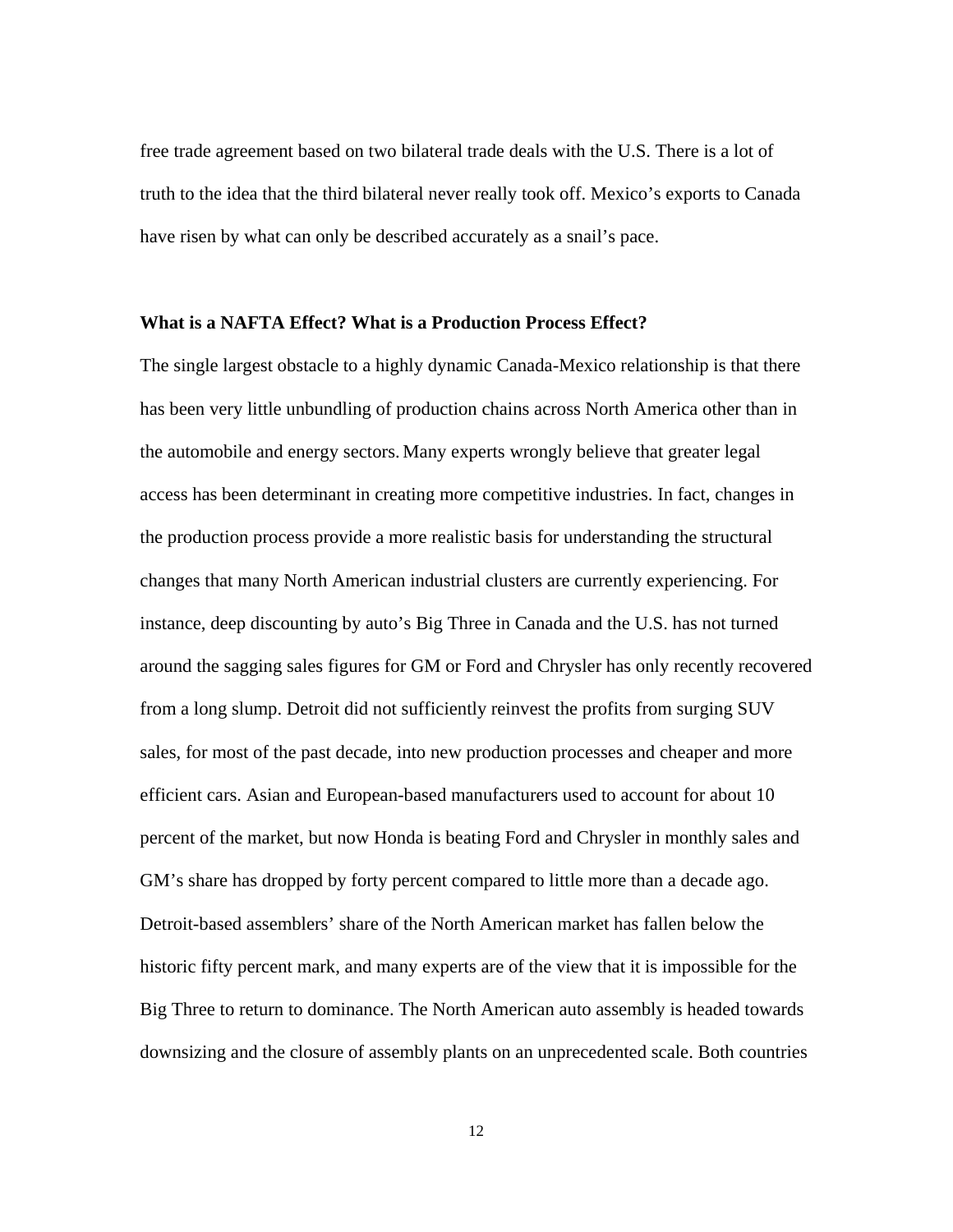need a proactive industrial strategy in the auto assembly sector to manage these sweeping structural changes.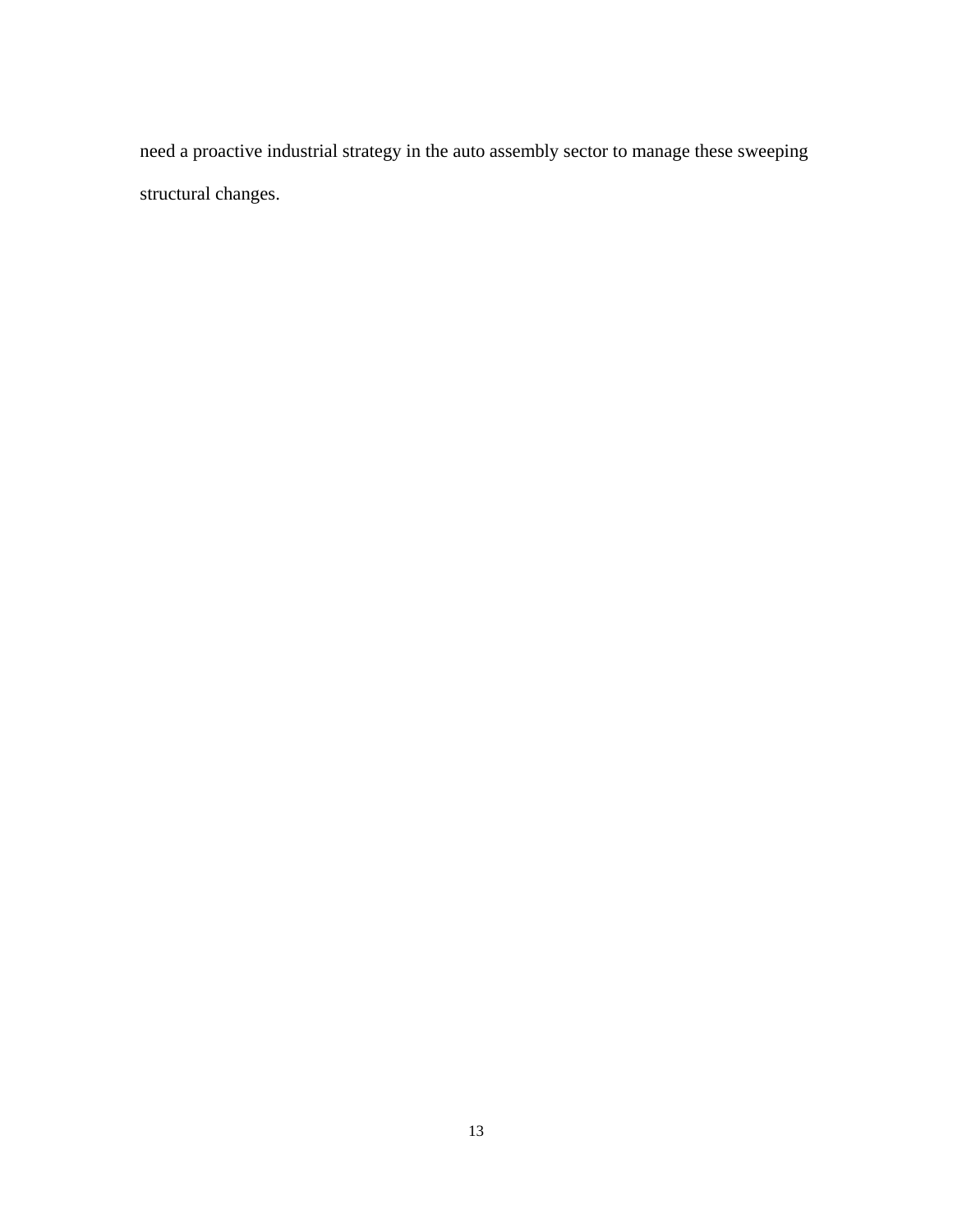#### **Canada's Top 10 Exports to Mexico, 1995 - 2004**

|                                                                                   | Annual Value of Exports (Millions CDN \$) |      |      |                |      |      |      |      |      |      |
|-----------------------------------------------------------------------------------|-------------------------------------------|------|------|----------------|------|------|------|------|------|------|
|                                                                                   | 1995                                      | 1996 | 1997 | 1998           | 1999 | 2000 | 2001 | 2002 | 2003 | 2004 |
| Oil Seeds, Oleaginous Fruits, Industrial or<br>Medicinal Plants, Straw and Fodder | 181                                       | 195  | 218  | 280            | 169  | 229  | 253  | 189  | 250  | 439  |
| Meat and Edible Meat Offal                                                        | 5                                         | 4    | 8    | 12             | 58   | 163  | 272  | 245  | 172  | 400  |
| Motor Vehicles, Trailers, Bicycles,<br>Motorcycles and Other Similar Vehicles     | 207                                       | 235  | 238  | 226            | 356  | 463  | 568  | 410  | 319  | 338  |
| Nuclear Reactors, Boilers, Machinery and<br><b>Mechanical Appliances</b>          | 263                                       | 191  | 147  | 177            | 216  | 201  | 406  | 304  | 300  | 282  |
| Cereals                                                                           | 112                                       | 148  | 168  | 195            | 189  | 202  | 257  | 209  | 195  | 191  |
| Electrical or Electronic Machinery and<br>Equipment                               | 26                                        | 95   | 81   | 132            | 115  | 136  | 109  | 93   | 94   | 124  |
| Aluminum and Articles Thereof                                                     | 0.1                                       | 0.2  | 0.3  | $\overline{7}$ | 22   | 70   | 55   | 142  | 101  | 124  |
| Rail Transportation (Incl. Tramways and<br><b>Traffic Signalling Equipment)</b>   | 0.4                                       | 0.3  | 0.6  | 11             | 25   | 39   | 65   | 119  | 6    | 123  |
| Paper, Paperboard and Articles Made From<br><b>These Materials</b>                | 8                                         | 3    | 12   | 11             | 35   | 48   | 69   | 76   | 86   | 88   |
| Iron and Steel                                                                    | 25                                        | 16   | 15   | 22             | 14   | 22   | 29   | 72   | 87   | 80   |

**Source: Industry Canada, < http://strategis.ic.gc.ca/sc\_mrkti/tdst/engdoc/tr\_homep.html >** 

#### **Canada's Top 10 Imports from Mexico, 1995 - 2004**

|                                                                                                       | Annual Value of Imports (Millions CDN \$) |      |      |      |      |      |      |      |      |      |
|-------------------------------------------------------------------------------------------------------|-------------------------------------------|------|------|------|------|------|------|------|------|------|
|                                                                                                       | 1995                                      | 1996 | 1997 | 1998 | 1999 | 2000 | 2001 | 2002 | 2003 | 2004 |
| Electrical or Electronic Machinery and<br>Equipment                                                   | 1211                                      | 1452 | 1882 | 2369 | 2922 | 3583 | 3170 | 3418 | 3095 | 4199 |
| Motor Vehicles, Trailers, Bicycles,<br>Motorcycles and Other Similar Vehicles                         | 1977                                      | 2022 | 2157 | 2009 | 2396 | 3508 | 3644 | 3685 | 3382 | 2993 |
| Nuclear Reactors, Boilers, Machinery and<br><b>Mechanical Appliances</b>                              | 802                                       | 1029 | 1035 | 1160 | 1731 | 2084 | 2140 | 2028 | 1896 | 2096 |
| Furniture, and Stuffed Furnishings; Lamps<br>and Illuminated Signs; Prefabricated<br><b>Buildings</b> | 245                                       | 245  | 317  | 359  | 457  | 495  | 538  | 742  | 755  | 761  |
| Optical, Medical, Photographic, Scientific<br>and Technical Instrumentation                           | 65                                        | 91   | 136  | 186  | 214  | 217  | 251  | 340  | 393  | 555  |
| Mineral Fuels, Mineral Oils, Bituminous<br>Substances and Mineral Waxes                               | 111                                       | 193  | 267  | 206  | 267  | 397  | 431  | 275  | 418  | 363  |
| Edible Vegetables and Certain Roots and<br>Tubers                                                     | 98                                        | 109  | 113  | 127  | 108  | 122  | 151  | 203  | 240  | 253  |
| Woven Clothing and Articles of Apparel                                                                | 19                                        | 29   | 52   | 71   | 93   | 117  | 182  | 192  | 191  | 221  |
| Miscellaneous Articles of Base Metal                                                                  | 32                                        | 36   | 26   | 39   | 81   | 106  | 99   | 132  | 137  | 158  |
| Articles of Iron or Steel                                                                             | 34                                        | 55   | 75   | 87   | 107  | 153  | 158  | 161  | 138  | 156  |

**Source: Industry Canada, < http://strategis.ic.gc.ca/sc\_mrkti/tdst/engdoc/tr\_homep.html >**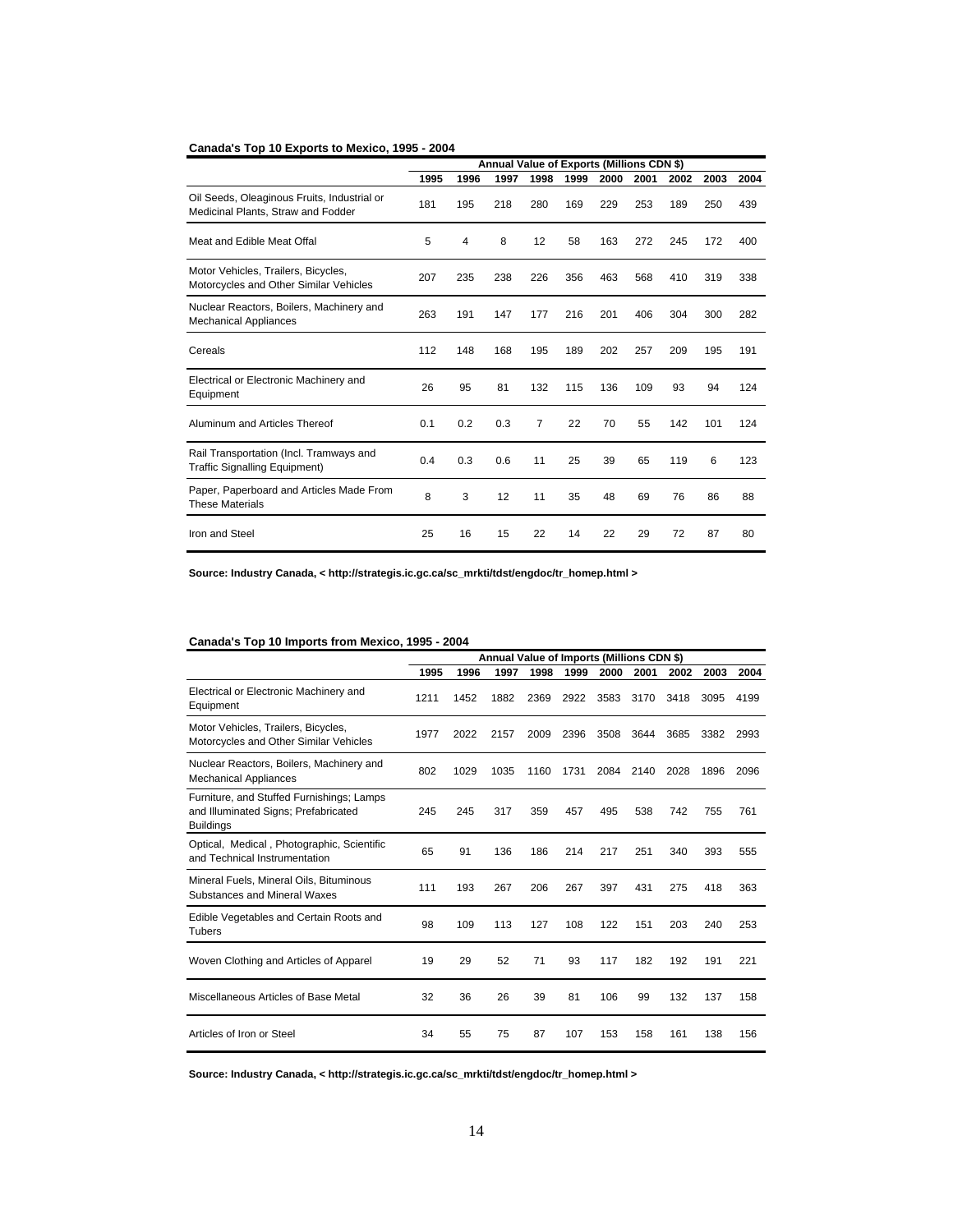Secondly, Mexico and Canada have not developed a strategy to address the limitations of the hub and spoke arrangement that has kept their export growth confined to a narrow range of opportunities. Asymmetric growth between the NAFTA partners has accelerated over the decade, not diminished. More than ever Canada and Mexico are energy and raw material exporters to the U.S. heartland and a vast market for American consumer and capital goods. Mexico is a primary exporter of immigrant labour to the U.S. service and agricultural economy. This is without question the most troubling aspect of North American free trade. It was designed to modernize Mexico's economy and provide work and employment in abundance for Mexican citizens. So far though, NAFTA has perpetuated most of Mexico's developmental weaknesses at the same time that Mexico's exports to the U.S. have soared in traditional areas such as auto parts, textiles, and agricultural products. There is nothing in the cards that suggests that either country will be able to change the division of labour without a focused and dedicated industrial strategy.

Under NAFTA rules, both Canada and Mexico are seriously disadvantaged in third way. Both countries have seen their export share of the world market decline as they have become more concentrated in the U.S. mega-market. On the world stage both countries face major structural adjustments from potential rivals in China, India, Brazil, and Eastern Europe. Mexico and Canada are living precipitously on the edge, benefiting from rising energy prices but facing enormous pressure on labour-intensive processes in manufacturing.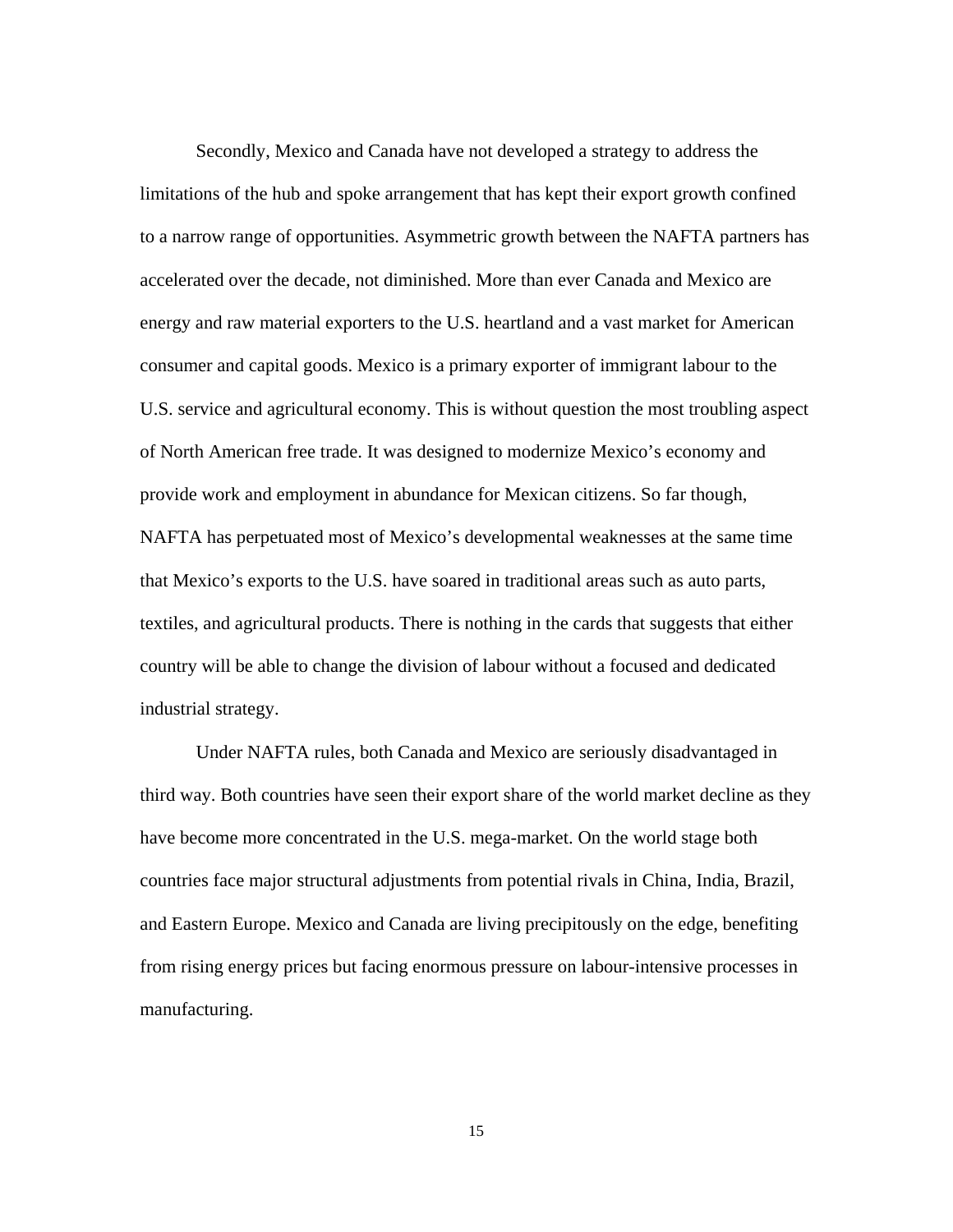Many experts are of the view that foreign direct investment is on an 'investment binge,' but it is not clear what kind effect this will have on Canadian and Mexican industrial and service exports. Since 2000, Mexico has seen its share of global investment decline losing out to China as the preferred place for multinational corporations (MNCs) venture capital and new industrial enterprises. China is the big game globally, and Mexico has found itself on the outside of the latest investment boom. On the service side of the economy, Canada and Mexico need to look to their own capital markets for startups and new equity financing. So far there is little incentive for the NAFTA partners to bite the bullet and develop high performance financial services. It is not off the mark to state that Mexico and Canada have been coasting on their access to the American market and have had little incentive to rethink where they want to be at the end of the next decade. Neither country is lean, hungry, or ground-breaking in the area of financial service innovation. Since NAFTA came into effect Mexico's major banks are now under foreign-ownership. Canadian and Mexican public law has made these takeovers, which have been encouraged by public authorities, relatively easy to effect.

The major analytical point is that complex market and non-market forces no longer respond to the simple supply and demand signals of free trade in North America – if they ever did. Sorting out the real life cause-and-effect relationships in highly open economies has proven to be hazardous. The most authoritative study performed by Industry Canada demonstrated that the low Canadian dollar, rather than new market access, was responsible for Canada's export boom to the U.S. between 1995 and  $2000$ .<sup>[3](#page-34-1)</sup>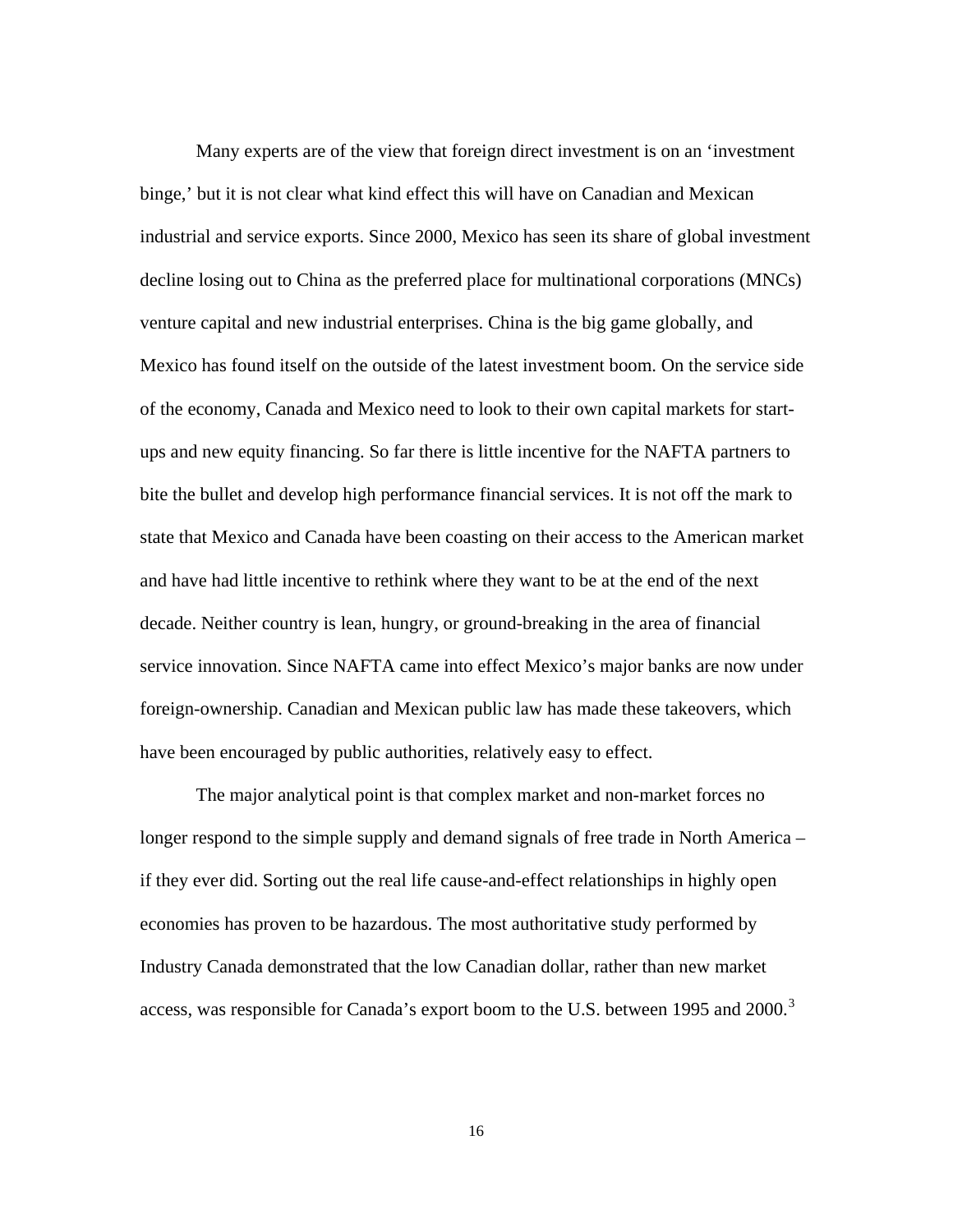Over eight-five percent in the growth of Canadian exports was due to the unbeatable competitive \$ .62 dollar.

It is far more significant that any untapped access to U.S. non-resource markets is unlikely to grow until Canada develops a clutch of homegrown multinational corporations who can power themselves into the U.S. market. Canada would be better able to increase its access to world and North American markets by doubling its investment in research and development  $(R \& D)$  from less than one percent of GDP to two percent or better in the next decade. Canadian companies have to turn their attention away from traditional markets and put their effort into responding to changes in the production process, developing new products, investing in the workforce, and improving education and training. Other than promising tax relief to Canadian exporters, the Canadian government has failed to take the lead and provide a strategic vision. Cutting taxes is no guarantee that firms will reinvest their profits in innovative equipment, new processes, and badly needed job skills and training. Despite record profits from the recent export boom due to the super-competitive Canadian dollar, Canadian manufacturers did not use the high rate of return to become more competitive. The relationship between higher productivity growth and lower taxes is not well understood, and without proper institutional arrangements cutting taxes is always a high risk activity that often backfires.

## **Human Capital, R&D and Innovation**

The challenge globalization represents for Canada is how to acquire the policy tools and institutions that will enable it to adapt to the rapidly changing economic landscape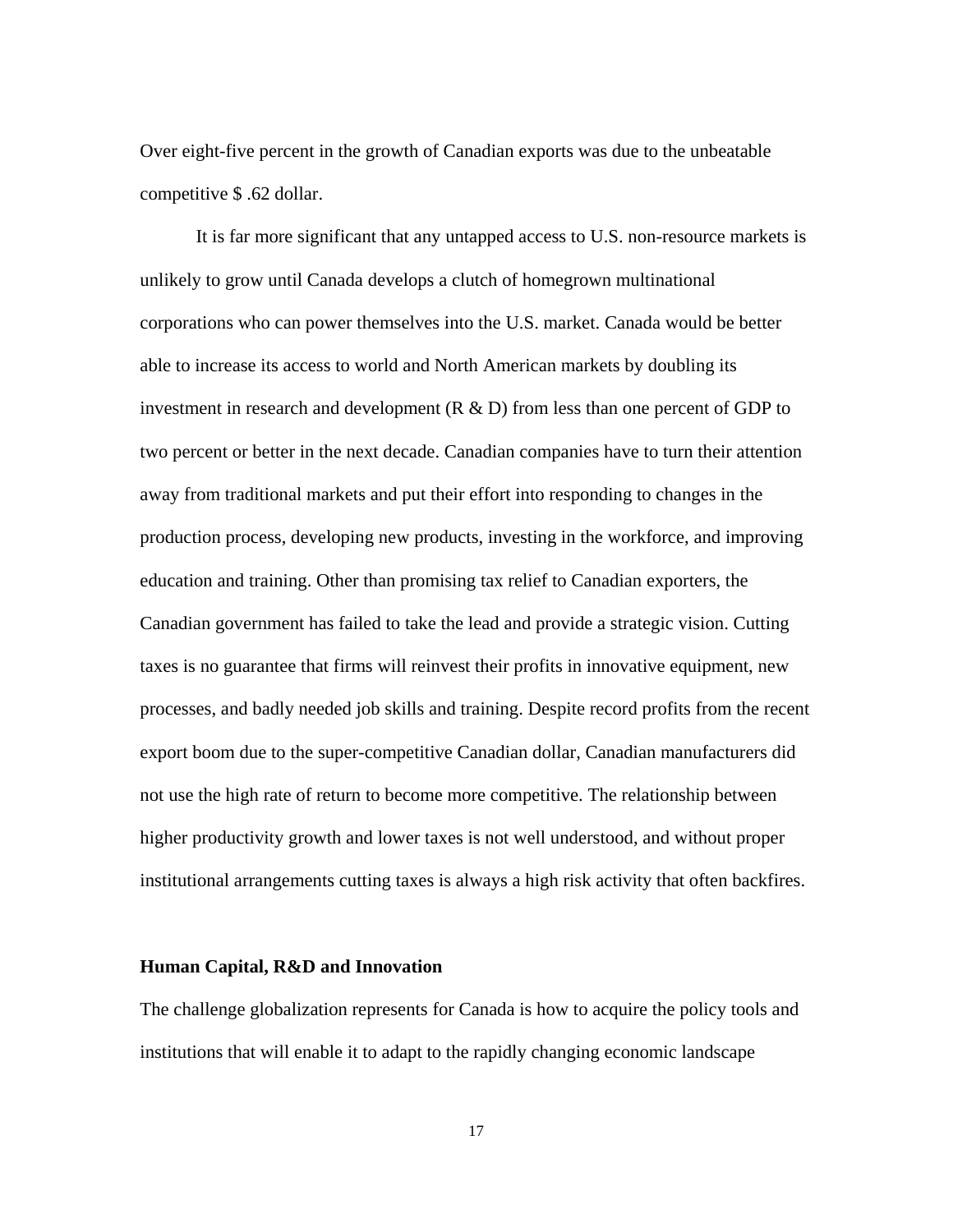(Rodrick 2001). The key to Canada's future lies in research and innovation, and Canada lags far behind the U.S., Japan, and Germany in R& D and in investment in higher learning. The macro-economic benefits of globalization have been equally mixed. To move up the competition value-added ladder in a free trade agreement, Ottawa has to invest more in social capital and skills training. According to the (Organization for Economic Cooperation and Development) OECD, Canada's spends thirty percent less on post-secondary education than the U.S. In fact, spending on human capital and education declined in the 1990s, the exact opposite of what one would expect given that skill training is so important for efficiency purposes (Boltvinik 2003).

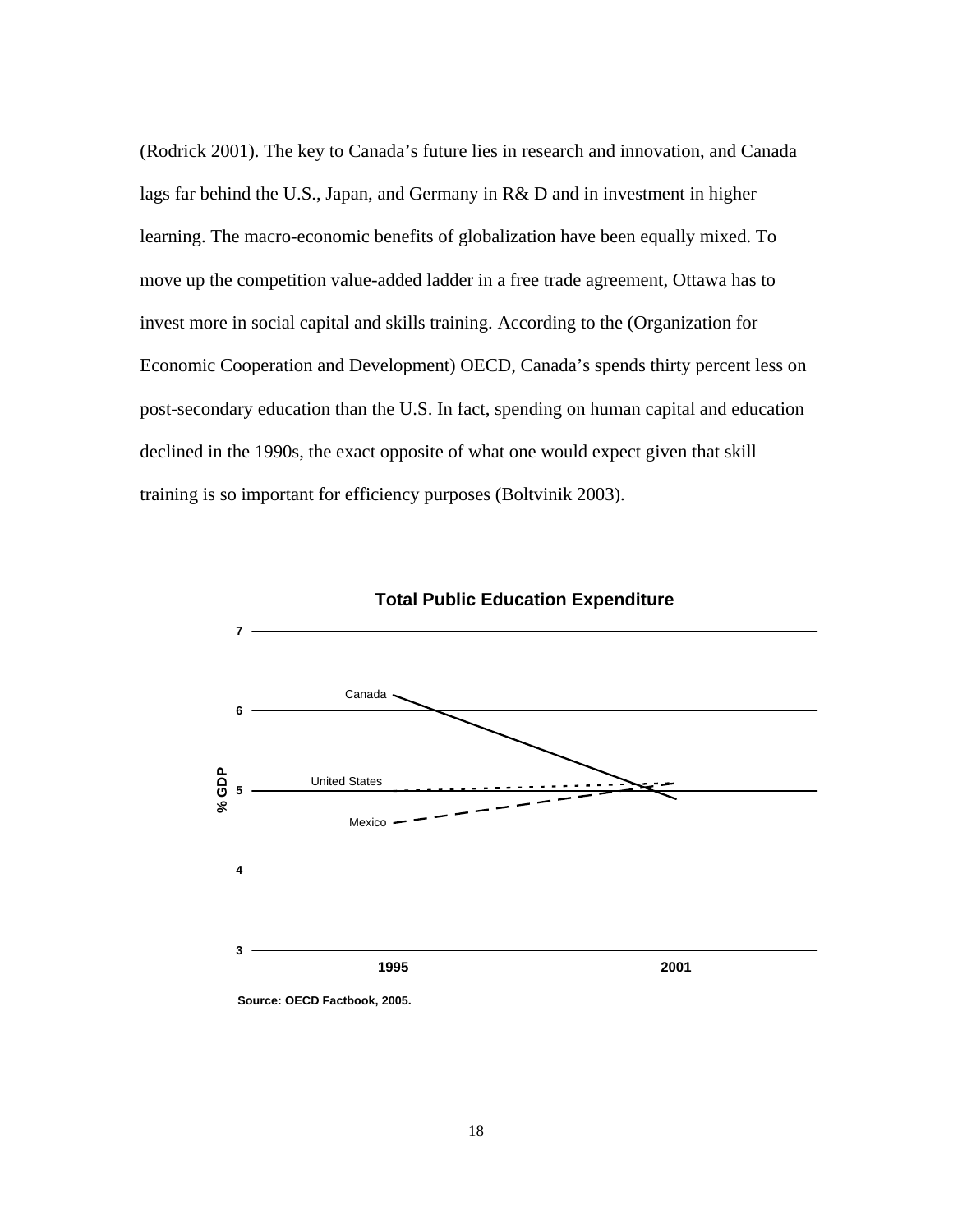For Mexico, NAFTA was not a stand-alone policy. It was to have an equally impressive social reform dimension, but over the last decade, spending on social capital and investment in post secondary education has failed to materialize (United Nations 2005). Mexican governments forgot the other part of the NAFTA package and have not made social reform a priority. So while Mexican intra-firm exports have soared in some key sectors such as automobile and light electronics assembly, the larger picture remains skewed by the negative distributional effects of income and wealth polarization. NAFTA has provided Mexico with full duty-free access to the U.S. market; market-access which no other country shares. Mexico should have been a showcase for other developing countries. But in per capita terms, since 1992, Mexico's economy has grown at barely over one percent, a fraction of its growth-rate during the decades prior to NAFTA! (Lustig 2001). In 2004, Mexico's economy grew at a snail's pace averaging three percent growth, a rate that is not sufficient to stay ahead of the burgeoning number of people entering the labour market annually. It is small wonder that immigration is one of Mexico's leading exports. Access to U.S. markets has not made up for the domestic factors which hold back Mexico's economic growth or for the lack of a strongly articulated development strategy. The asymmetrical commercial effects are pronounced (see "The Asymmetrical NAFTA Triangular Trade").

Reliance on NAFTA has not been a silver bullet for Mexico. Like many others in the global South, those working in the most vulnerable and exposed industries such as textiles, agriculture, and primary resource extraction and processing have seen their wages decline. In Mexico's maquiladoras sectors, the drive for international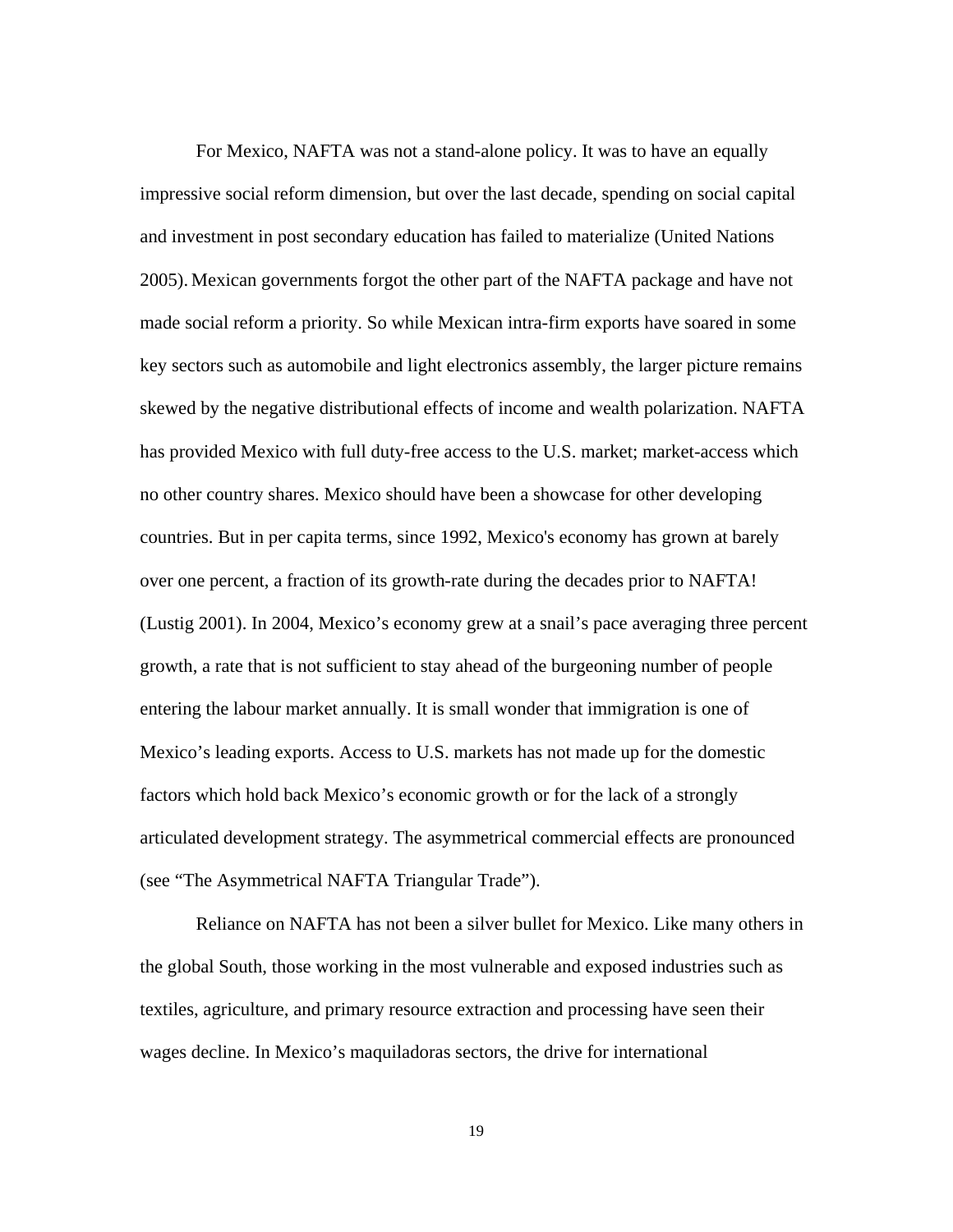competitiveness has been the incentive for many industries to shed labour rather than to create employment. Since 2000, it is estimated that over 300,000 jobs have been lost. Employment growth remains negative, and many labour intensive jobs have shifted to China and Guatemala.



# The Asymmetrical NAFTA Triangular Trade

Natural Resources, Li **Tour** 

Manufacturing employment has grown persistently but not enough to absorb the massive influx of displaced agricultural workers into the cities. The predictions that NAFTA

# Canada

Ol & Logs **Cars&Parts Light Manufacturing**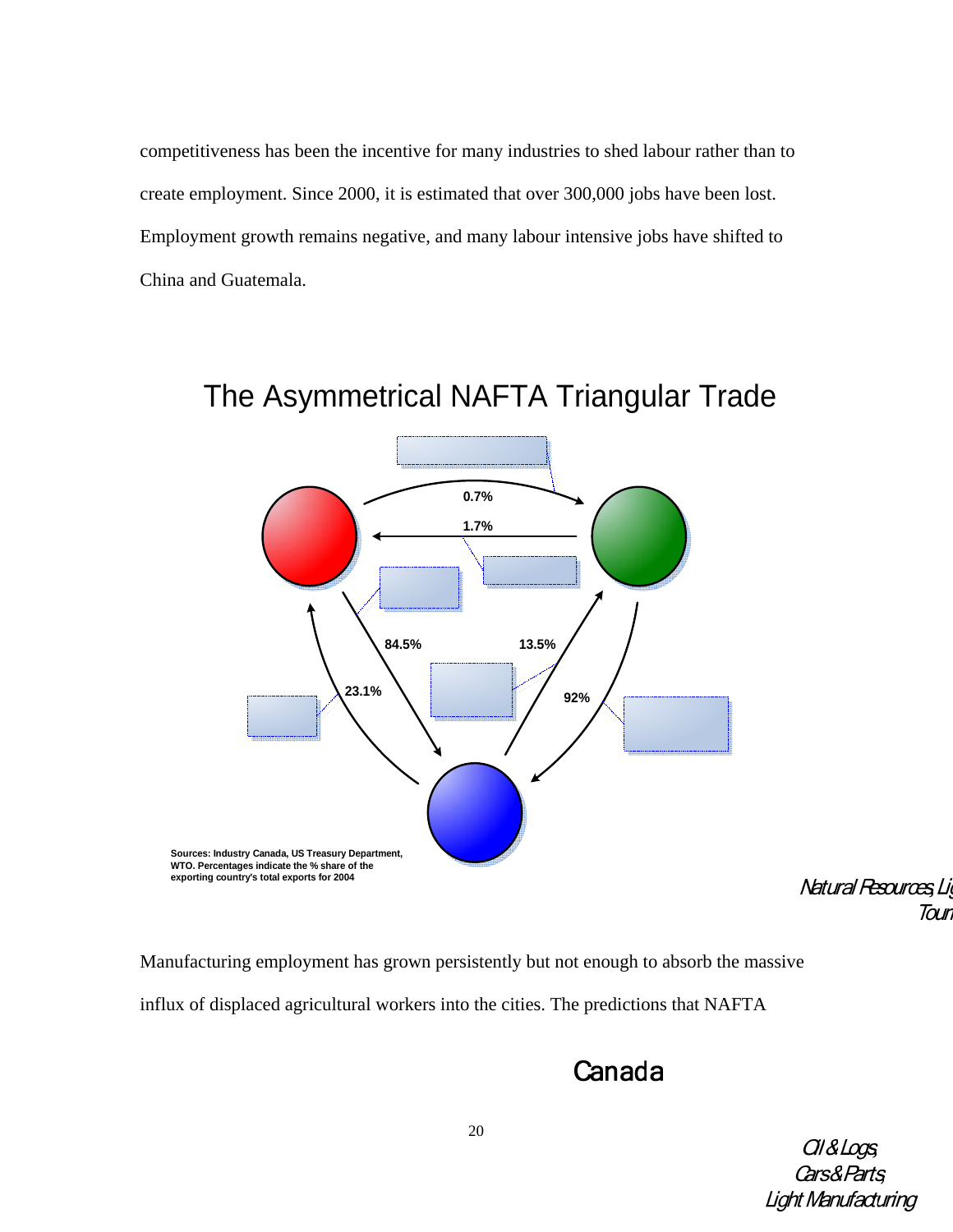could double as a trade and development strategy were wrong and have left a policy legacy of failure.

The trickle down theory, which suggested that free trade would lift the poorest out of poverty and become the great economic equalizer for the middle class, has not delivered on its basic promise. Mexico's structural problems preceded NAFTA, but the implementation of the export-led model of development is associated with the worsening of income distribution in Mexico as Boltvinik among others has demonstrated. Regions in the north and centre of the country are better off than those in the south who are disconnected from NAFTA-related production chains (Boltvinik 2003). Polarization between Mexico's regions is much worse today than a decade ago. Since 1994 Mexico has lost 1.3 million jobs in the agricultural sector and millions of new jobs in other sectors.

For Canada, NAFTA has also failed to be generate hundreds of thousands of jobs in the export side of the economy; instead auto, resources, and manufacturing have taken incentives to downsize their workforce and produce more with fewer people. The drive to be competitive has had major negative consequences on blue collar employment. In a recent article in the *Canadian Economic Observer*, Cross documents how deep the decline in Canadian manufacturing employment has been over the NAFTA book-ended decade. Manufacturing jobs peaked in 1980 at 19 percent and bottomed out in 1993 at 14 percent. Since then, manufacturing jobs have come back as the economy rebounded but are once again at an all time low. Even the auto and the information and communication technology (ICT) sectors have seen their growth stalled (Cross 2005).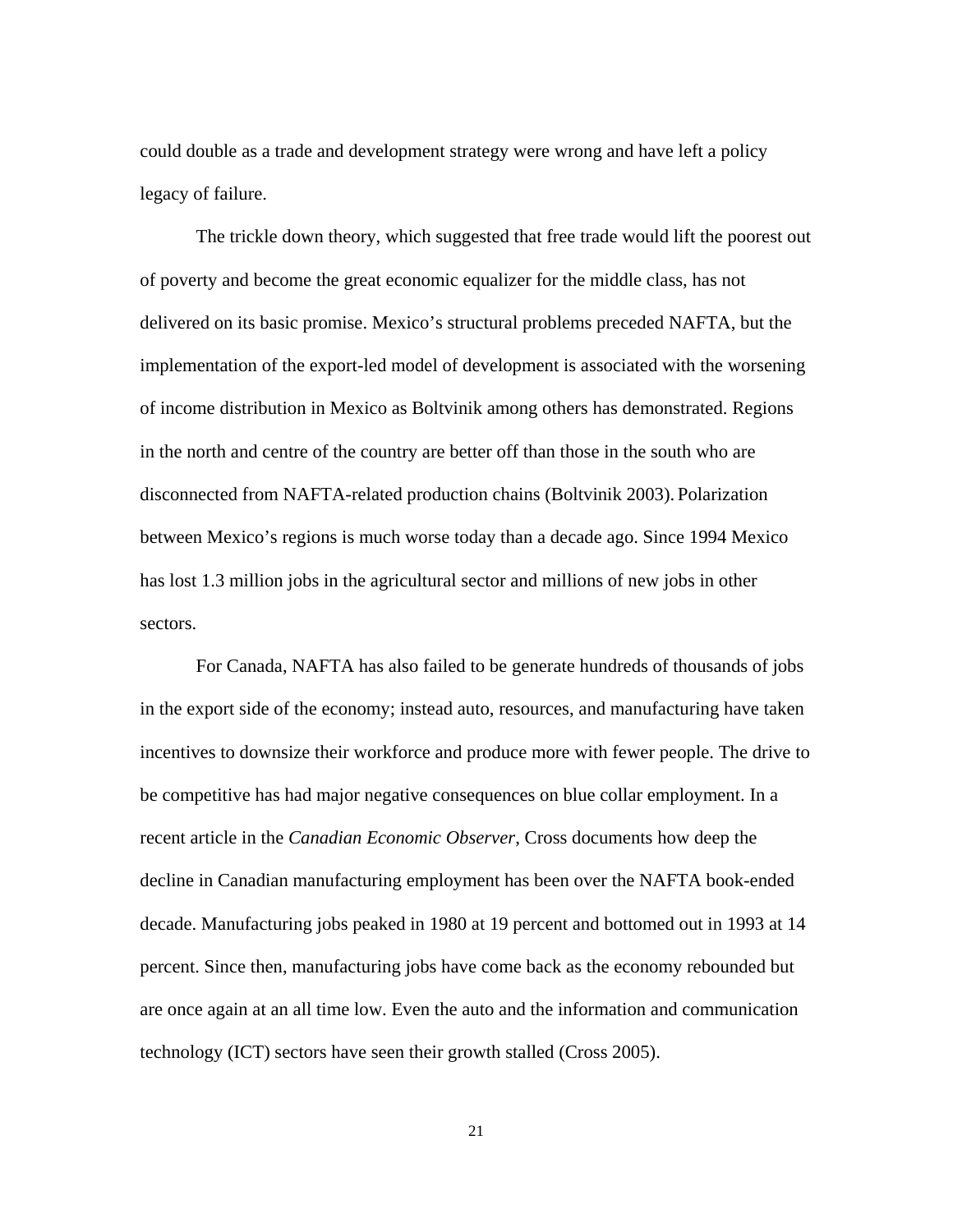It is disturbing that high levels of high tech jobs in computer design created in the 1990s collapsed in the following decade. The boom-bust cycle in high jobs is a mirror image of manufacturing and resources. More generally, volatility in the labour market, which is dependent on the demand for goods and services in the U.S., leads to instability for new entrants and older workers in particular. Export industries are the losers in the employment stakes. The winners include those working in the public sector, hospitals, education, real estate, and retail all which experienced better than average growth between 2000 and 2004 (Jackson 2005). The shedding of Canadian manufacturing jobs continues its downward trend; and while not as dramatic as in the United States, the strongest source of job creation is on the domestic side of the economy.

Arthur Donner (2005) has examined job creation in the two countries and found that the majority of new jobs in Canada are in the public sector, construction, and services. Employment in the U.S. is strong in the part-time sector and services but not in the public sector. The message here is unambiguous: exports cannot be relied on as a net creator of jobs.

## **Many Canadian Industry Leaders in the 1990s are Job Laggards by 2005**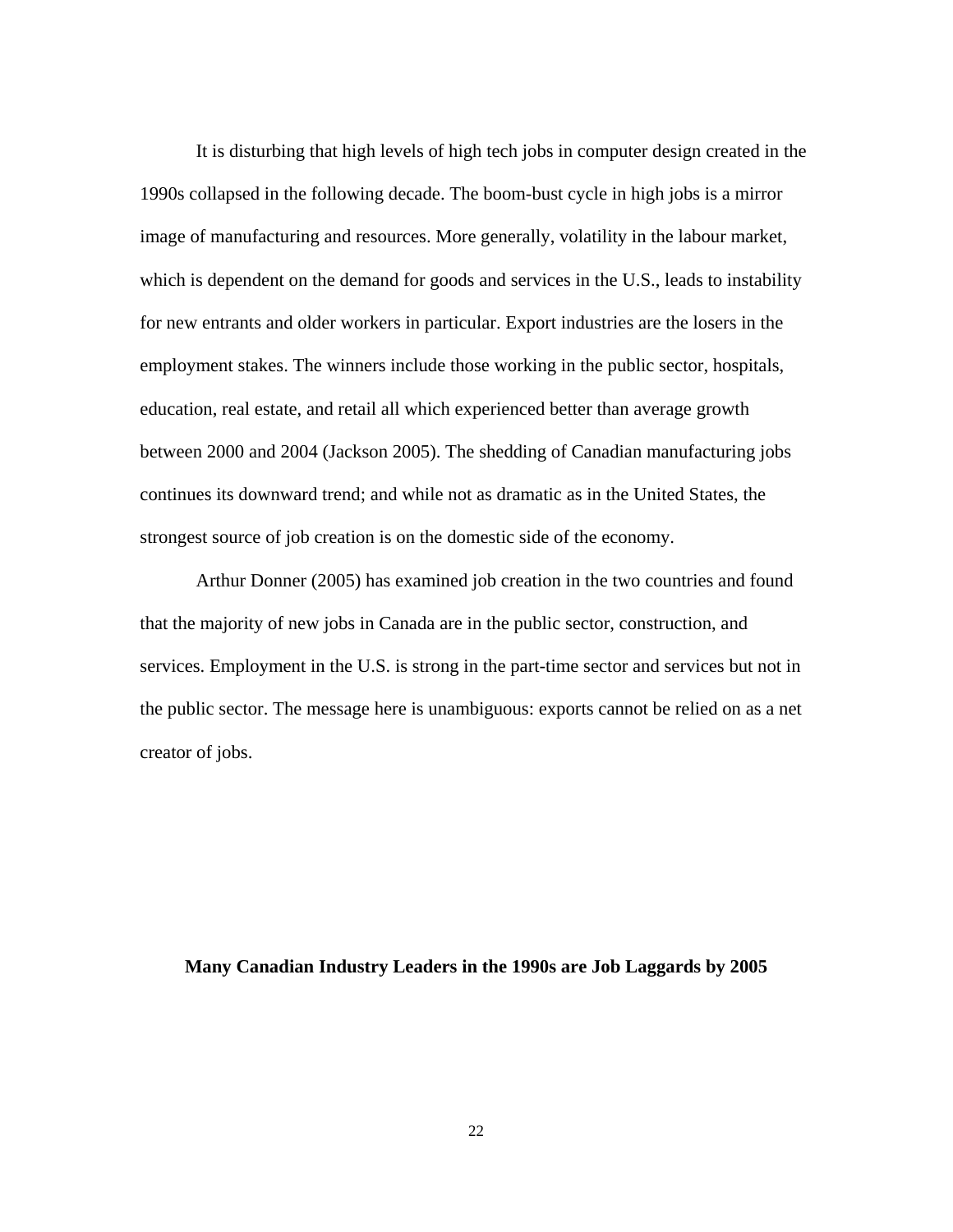

Source: Cross 2005.

Aside from the commodity boom in mining, white collar domestic job growth is almost twice that of blue collar occupations. As Canada becomes more of an information economy, job creation is tied more directly to domestic conditions. A strong export performance requires a large and focused role for public authority, a lot of fortuity from rising commodity prices, and a competitive currency. Even in situations when they are advantageous to Canadian industry, NAFTA effects are largely washed out by other macro factors. Mexico is in the same situation. Export growth is strong but GDP growth is disapprovingly weak. It peaked in 1997 at 6.8 percent annually, but since 2000, Mexico's domestic growth has hovered around the 2 percent mark when the economy needs to be growing at between 6 and 8 percent annually. Mexico faces the seemingly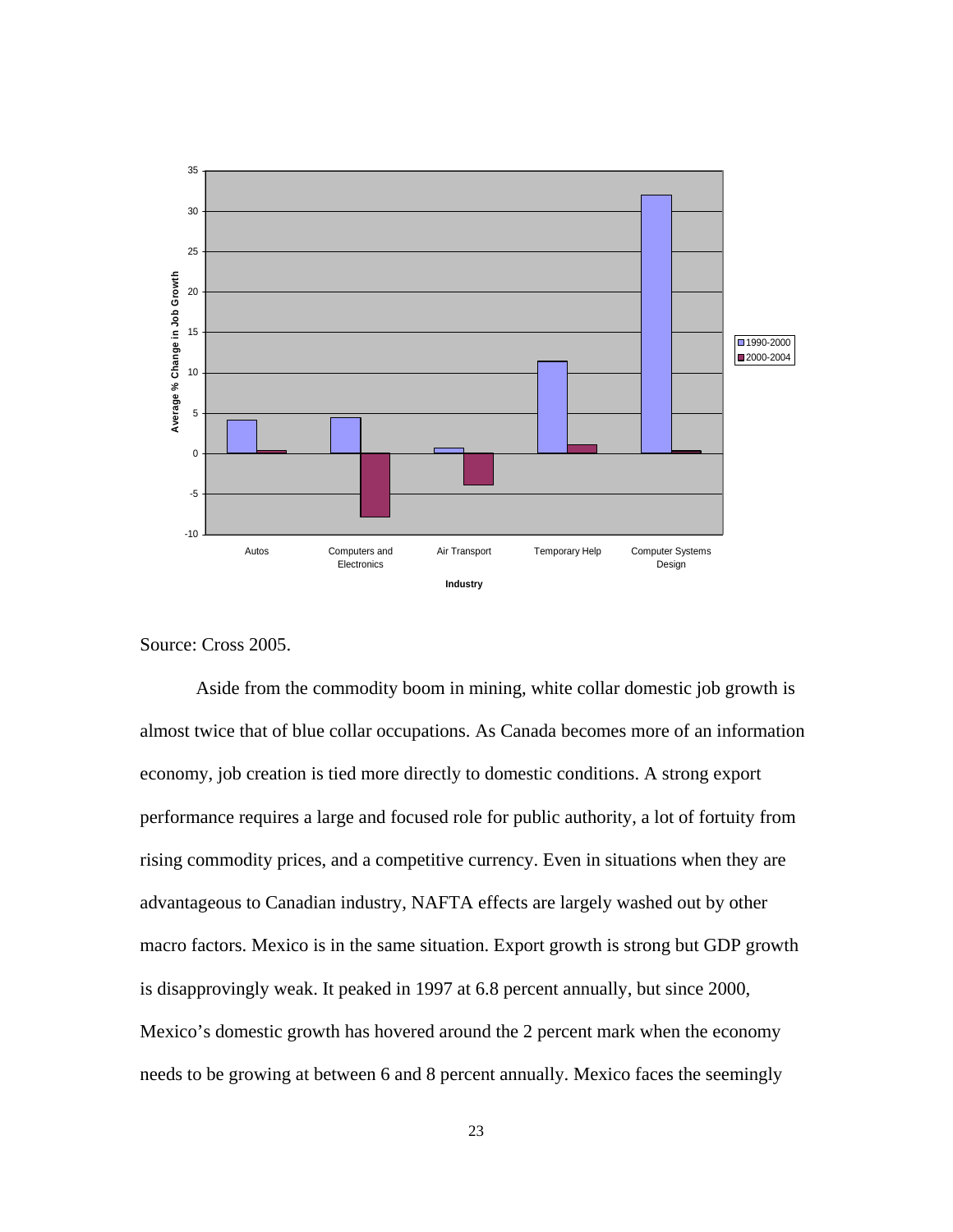impossible challenge of obtaining a rate of growth equal to that of Argentina and Chile both now in double digit figures.

## **NAFTA Effects: Some Qualitative Measures – Growing Divergence, Institutional Constraints, and Neo-Liberal Competitiveness**

NAFTA regulatory divergence is now a fact of life in North America. The markets have not been able to impose a single template on the way Mexican, Canadian and American authorities govern the market. There is no agreement on its benefits let alone its costs. Although Canadian and Mexican exports have surged year over year, market share and changes in the composition of trade for both countries is much more revealing of the actual benefits. On this fundamental point, NAFTA has not dramatically transformed Canada's or Mexico's comparative advantage in high value-added sectors. Their traditional strengths in resources, agriculture, and, for Mexico, labour intensive industries are little different from a decade ago. A second discovery is that there is no scientific way to forecast NAFTA effects and outcomes (see How Good were the Experts Predictions).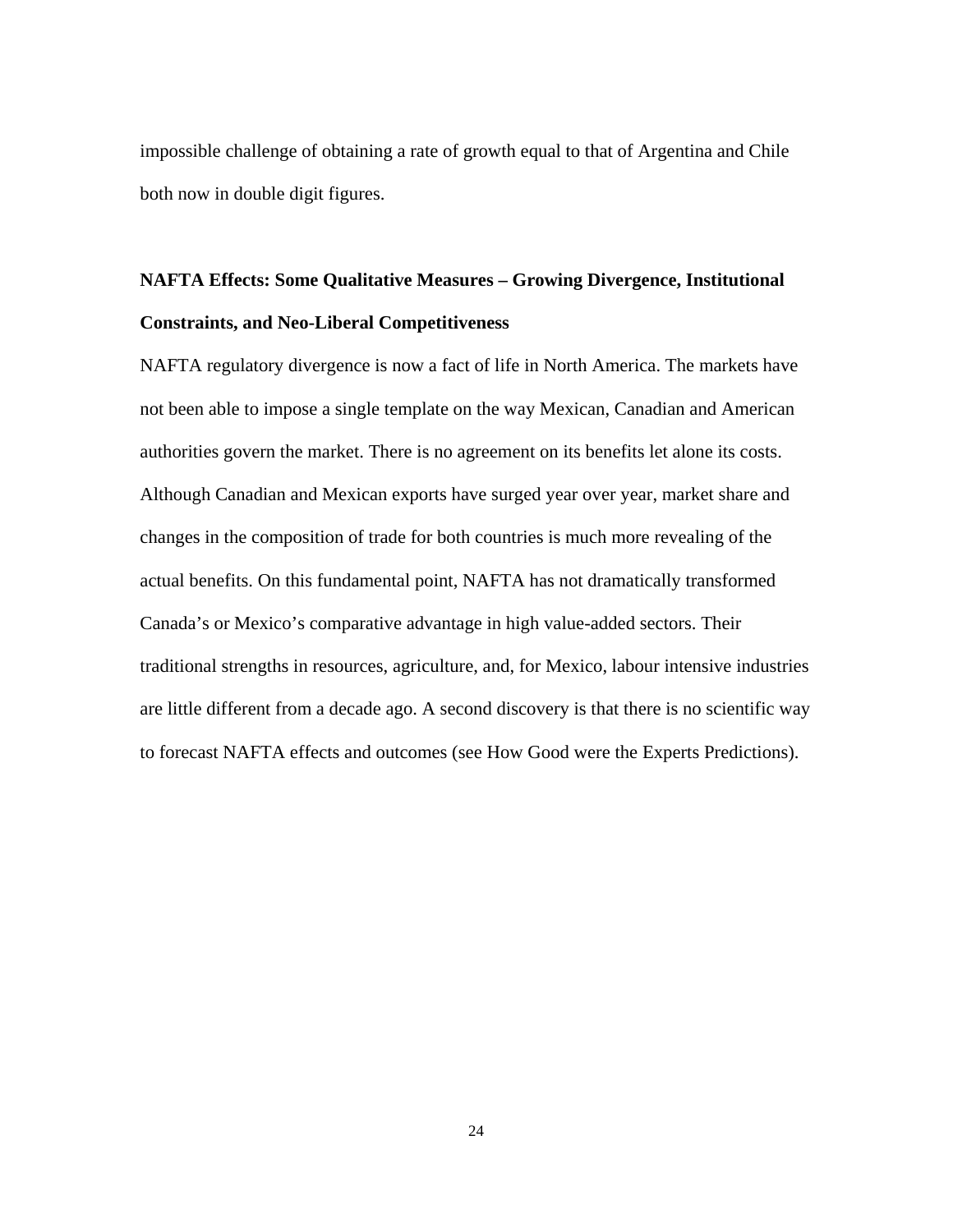## **How Good Were the Experts' Predictions about NAFTA's Effects and Benefits?**

| <b>Challenge</b>         | <b>Prediction</b>           | Outcome                              |
|--------------------------|-----------------------------|--------------------------------------|
| Challenges to government | Significant policy          | Dramatic reduction in federal        |
| regulation               | harmonization with respect  | spending driven by zero inflation    |
|                          | to taxes, social policy and | and zero deficit targeting. Federal  |
|                          | macro-economic co-          | spending as % of GDP drops to        |
|                          | ordination. A new Canada-   | 1950s levels. By 2005 Canadian       |
|                          | U.S. relationship envisaged | social spending is more than 4       |
|                          | with a level playing field  | percent of GDP than U.S. in per      |
|                          |                             | capita terms.                        |
| Future of Autopact       | Neutral                     | Global overcapacity more             |
|                          |                             | important. Canada maintains share    |
|                          |                             | of new investment and production.    |
|                          |                             | CAW proves an astute bargainer at    |
|                          |                             | the table. Global overcapacity       |
|                          |                             | forces job and wage concessions in   |
|                          |                             | 2005                                 |
| Investor protection      | Significant increase in     | Many new conflicts created by        |
|                          | investor rights             | NAFTA provisions in a range of       |
|                          |                             | sectors with respect to national     |
|                          |                             | treatment. Most of the conflicts are |
|                          |                             | in agriculture and cultural areas.   |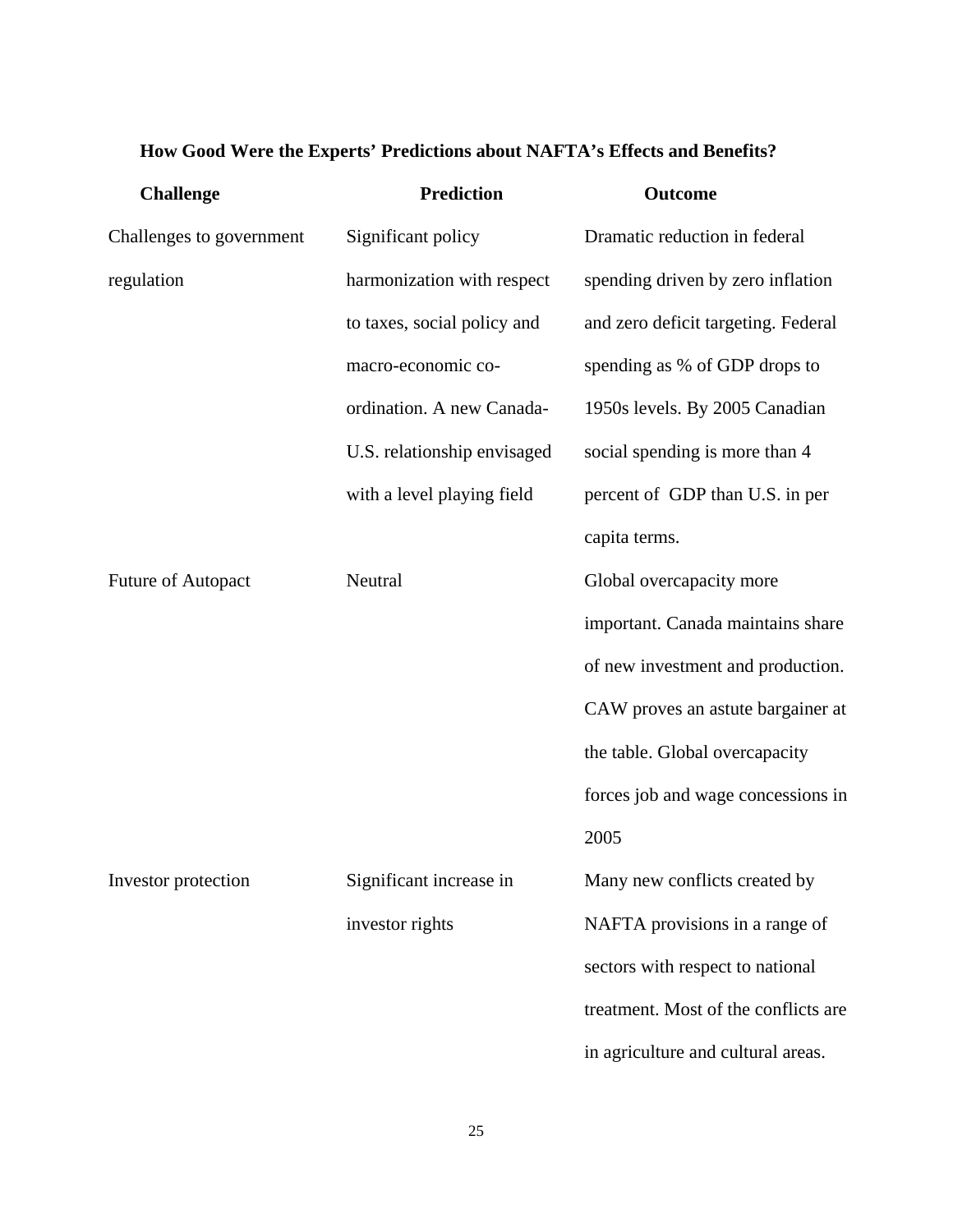| Capital mobility   | Increases                    | Underestimated capital volatility    |
|--------------------|------------------------------|--------------------------------------|
|                    |                              | and reverse flows. Canada share of   |
|                    |                              | new investment flows no greater      |
|                    |                              | than previously. FDI is not driven   |
|                    |                              | by NAFTA text but by U.S.            |
|                    |                              | shareholder capital and MNC          |
|                    |                              | strategies. NAFTA effect dwarfed     |
|                    |                              | by U.S. dot.com craze                |
| Mexico's economic  | Seen to decrease as free     | Dramatic fall in incomes and rise in |
| inequality         | trade accelerates the        | unemployment. Mexican small          |
|                    | modernization of the         | business does not modernize while    |
|                    | economy                      | worker productivity is up 36 percent |
|                    |                              | since NAFTA was signed. Wages        |
|                    |                              | fell 29 percent between 1993 and     |
|                    |                              | 1997 and welfare gains meagre for    |
|                    |                              | the mass of Mexican wage earners.    |
| Cost of regulation | <b>Sharp Decrease</b>        | Little evidence of major reduction   |
|                    |                              | in regulatory costs. Canadian        |
|                    |                              | business complains about increase    |
|                    |                              | in users fees.                       |
| Wages              | Significant income gains for | In Canada wage polarization deeper   |
|                    | well positioned workers in   | than anticipated. Evidence is mixed. |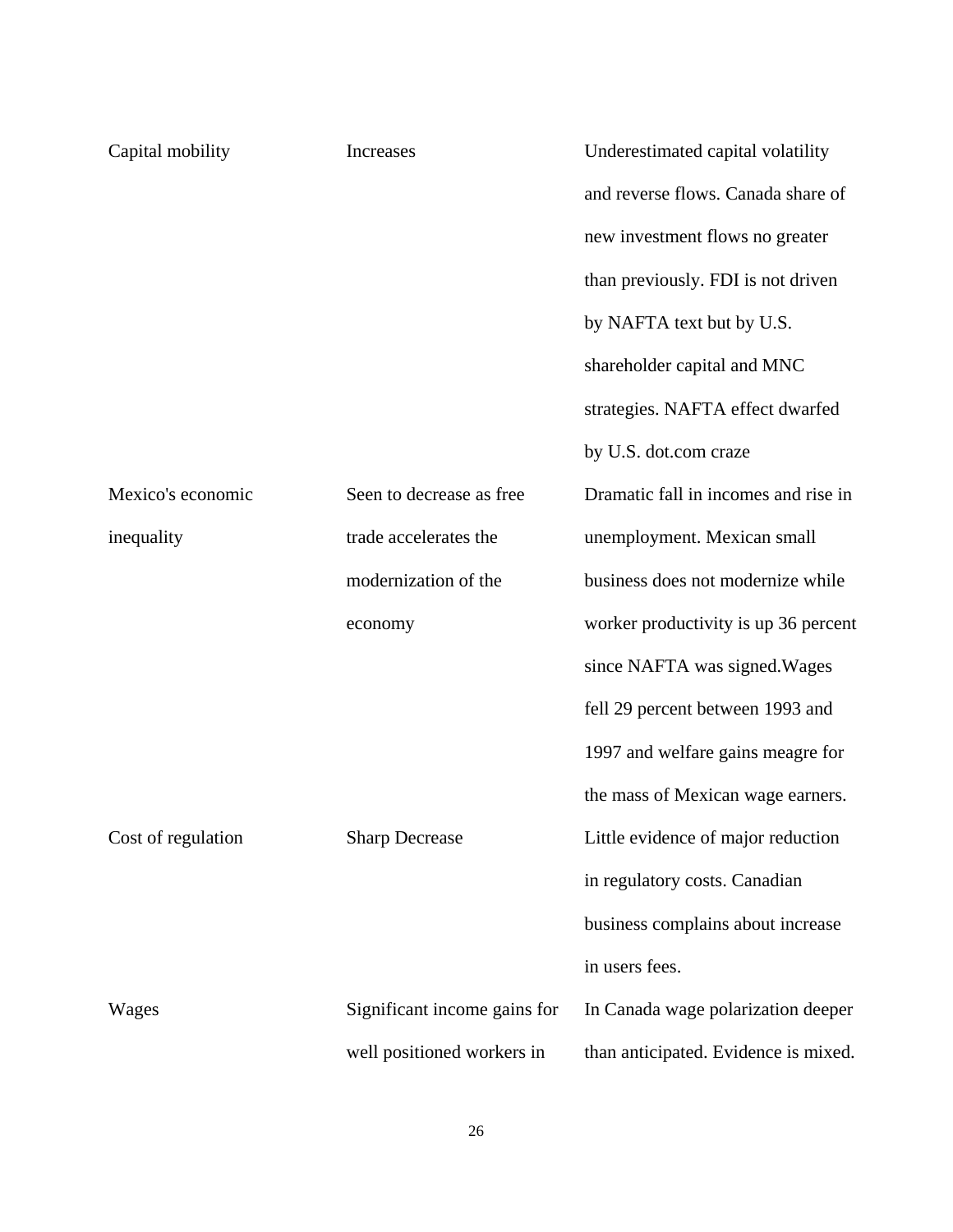|                              | export industries           | In the U.S. the growth of wage     |
|------------------------------|-----------------------------|------------------------------------|
|                              |                             | inequality explained by the growth |
|                              |                             | of union-free workplace. Exchange  |
|                              |                             | rate for Canada and Mexico the key |
|                              |                             | variable                           |
| Labour restrictive practices | Diffusion of US norms and   | Collapse of U.S. labour movement   |
|                              | more competitive labour     | has less knock-on effects and      |
|                              | markets post NAFTA          | predates NAFTA. Canadian labour    |
|                              |                             | has not gone down U.S. road of a   |
|                              |                             | union free workplace. Roughly 35   |
|                              |                             | percent of Canadian workers are    |
|                              |                             | covered by collective bargaining   |
|                              |                             | compared to 15% in the US          |
| Unemployment                 | With a stronger performance | Underestimated the magnitude of    |
|                              | and stronger economy,       | the job loss for many sectors but  |
|                              | unemployment levels to fall | much job loss is not NAFTA driven. |
|                              |                             | Eighty of the private sector jobs  |
|                              |                             | regained by 2000 when Canada       |
|                              |                             | outperforms U.S. economy in the    |
|                              |                             | job olympics                       |
| Union bargaining power       | Increased competitiveness   | Some significant decrease in       |
|                              | leads to a decrease in      | collective bargaining arrangements |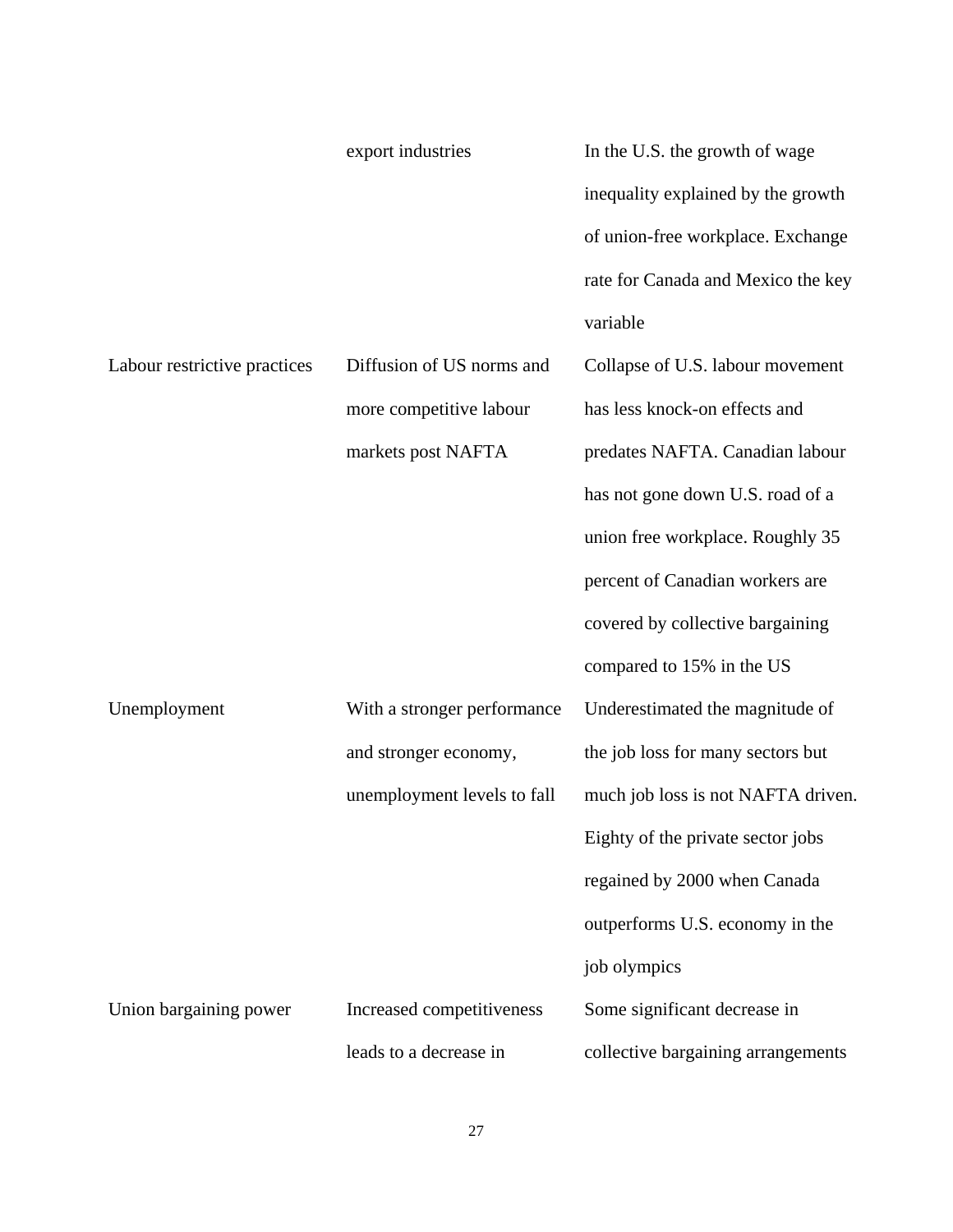|                     | collective bargaining for | in Canada but high levels of        |
|---------------------|---------------------------|-------------------------------------|
|                     | Canadian unions           | unemployment reduce the             |
|                     |                           | effectiveness of Canadian labour    |
| Government decision | Constrained               | Impossible to attribute to NAFTA.   |
| making              |                           | Too many other competing agendas.   |
|                     |                           | Divergence across a broad range of  |
|                     |                           | policy areas is pronounced.         |
| <b>Exports</b>      | Sharp Increase            | The record is mixed; trade          |
|                     |                           | asymmetries increase and Canada     |
|                     |                           | and Mexico comparative advantage    |
|                     |                           | are not transformed but traditional |
|                     |                           | competences become the drivers of   |
|                     |                           | their export oriented economies     |

From a political and legal perspective, the final text of NAFTA did not contain a definition of a subsidy or an arms-length procedure to resolve this issue. With such a gaping legal omission, it is not clear how NAFTA's legitimacy can be restored.

NAFTA's principle weakness from a public policy perspective is that it lacks concrete provisions regarding humans rights or environmental protection. NAFTA's emphasis – to borrow Michael Trebilcock's critical distinction – has been on negative integration (2003). Negative integration sets out the rules of what countries cannot do and is largely responsible for the "less state, less tax" policy harmonization process that has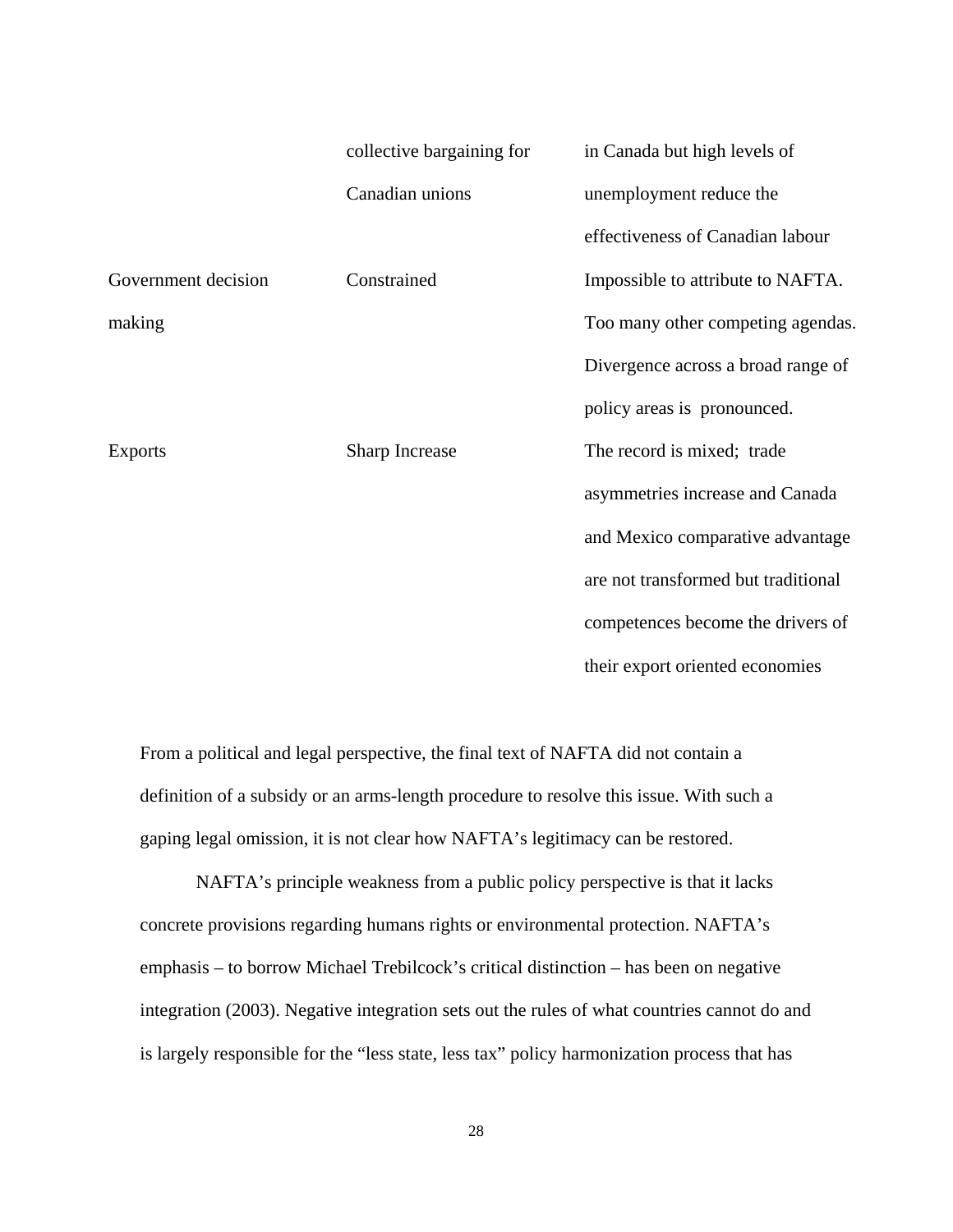led to spending cuts everywhere. By contrast, positive integration would spell out the supranational regulatory rules and domestic policy standards that the U.S., Mexico, and Canada *must* adopt. Without positive integration there is no tri-national framework which protects social standards and strengthens social inclusion. Each country will continue to decide for itself. In the absence of an institutional escalator, there is no built-in momentum that would propel all three countries to spend more on social North America, invest in human capital, and provide incentives to increase health and labour standards.

As far as public policy is concerned economic divergence has undermined many of NAFTA's principal assumptions. North American integration is market-driven but the role of national authority cannot be minimized. What Canada and Mexico have learned painfully is that North American governance is a very imprecise term. Transnational authority is not the result of common policies and a grand political bargain that limited the authority of the US Congress. Nor there ever been a single North American economy but rather many competing regional ones. Most are nationally centered and the massive growth in the trans-border traffic of people, goods, and services has strengthened the regional dimension of North America economically. Governance, meaning the policies and institutions that would co-ordinate and manage the trilateral relationship, is largely carried out by interdepartmental contacts in the three governments and at the highest level of government. Governance is not carried out through NAFTA, which has neither the institutional capacity nor political clout to give the North American idea effective policy legs. At the centre this elaborate system of interstate contacts is the U.S. Department of Homeland Security and its Canadian and Mexican counterparts in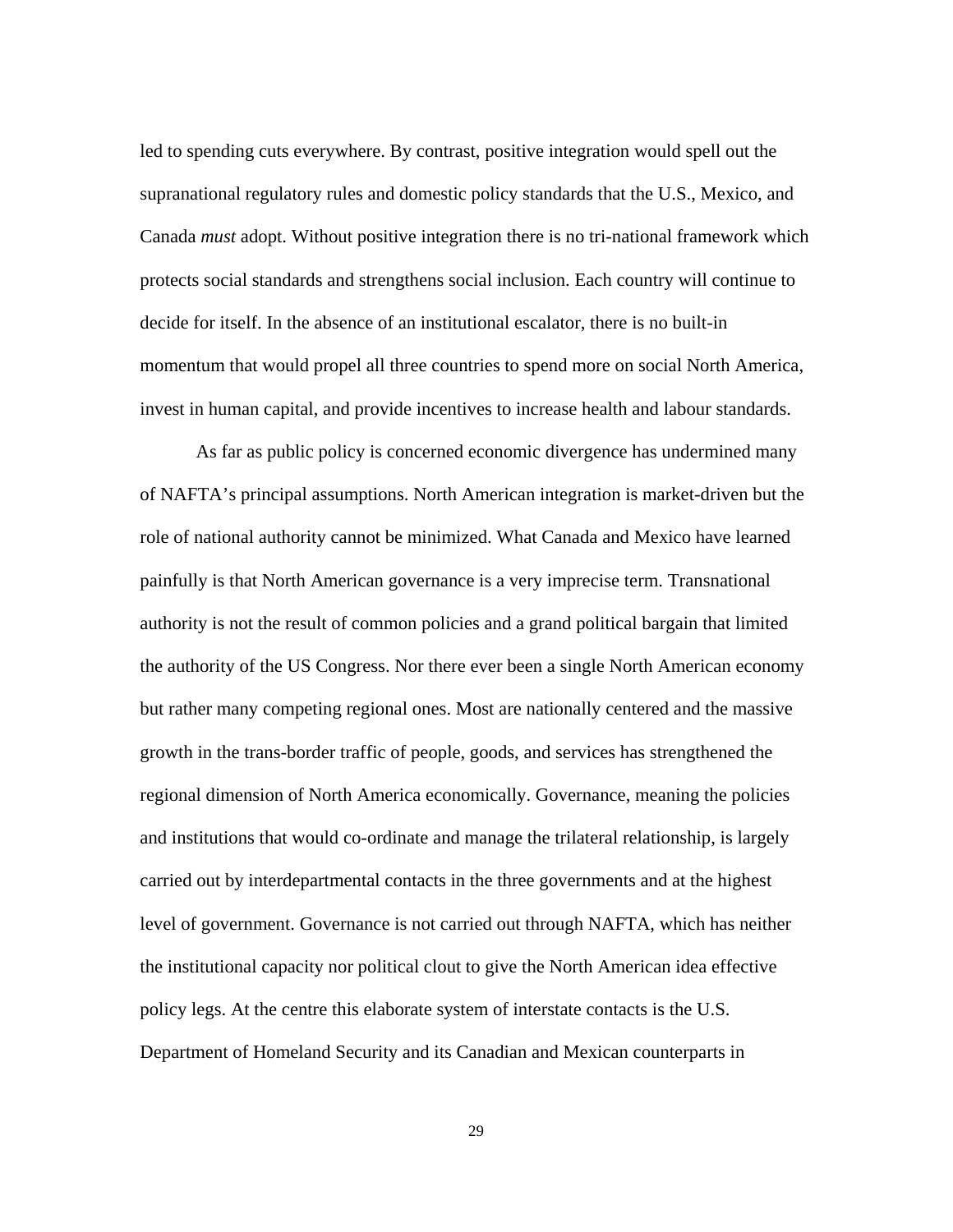military, intelligence, transportation, immigration, and justice. The second pillar of North American integration is the management of the northern and southern border. Borders are fixed by law and geography but changed by governments through circumstance and need.

Every border has four dimensions: it is a security moat, a regulatory wall, a commercial gate and a line-in-the-sand for citizenship purposes (Drache 2004). While NAFTA is the big player economically, it controls only ten percent of the policy agenda; and since 9/11 has lost its place in the pecking order. In any event, discerning Canadians want to increase their sovereignty, not compromise it any further. Parallel policies rather than common ones have always been at centre stage in North America in the exercise of power and international co-operation. This basic policy truth is more relevant than ever in an age of security and integration.

#### **Conclusion: Acquiring Will Power**

So the question is: when Canadian and Mexican macro-strategies and U.S. policies go their separate ways, will Mexico and Canada acquire the will-power and conceptual tools to become effective conflict managers of North American integration?

Kissinger (1973) was prescient when he wrote that 'foreign policy is domestic policy,' and if this is true for the U.S., it doubly applies to Canada and Mexico – countries in which social diversity and multiculturalism define the national identity. They need to nurture and protect their strategic interests (Welsh 2004).

If Ottawa expects to be a more effective actor globally, it needs to connect with the Canadian public in ways that it has not chosen to do. Today, what Joseph Nye has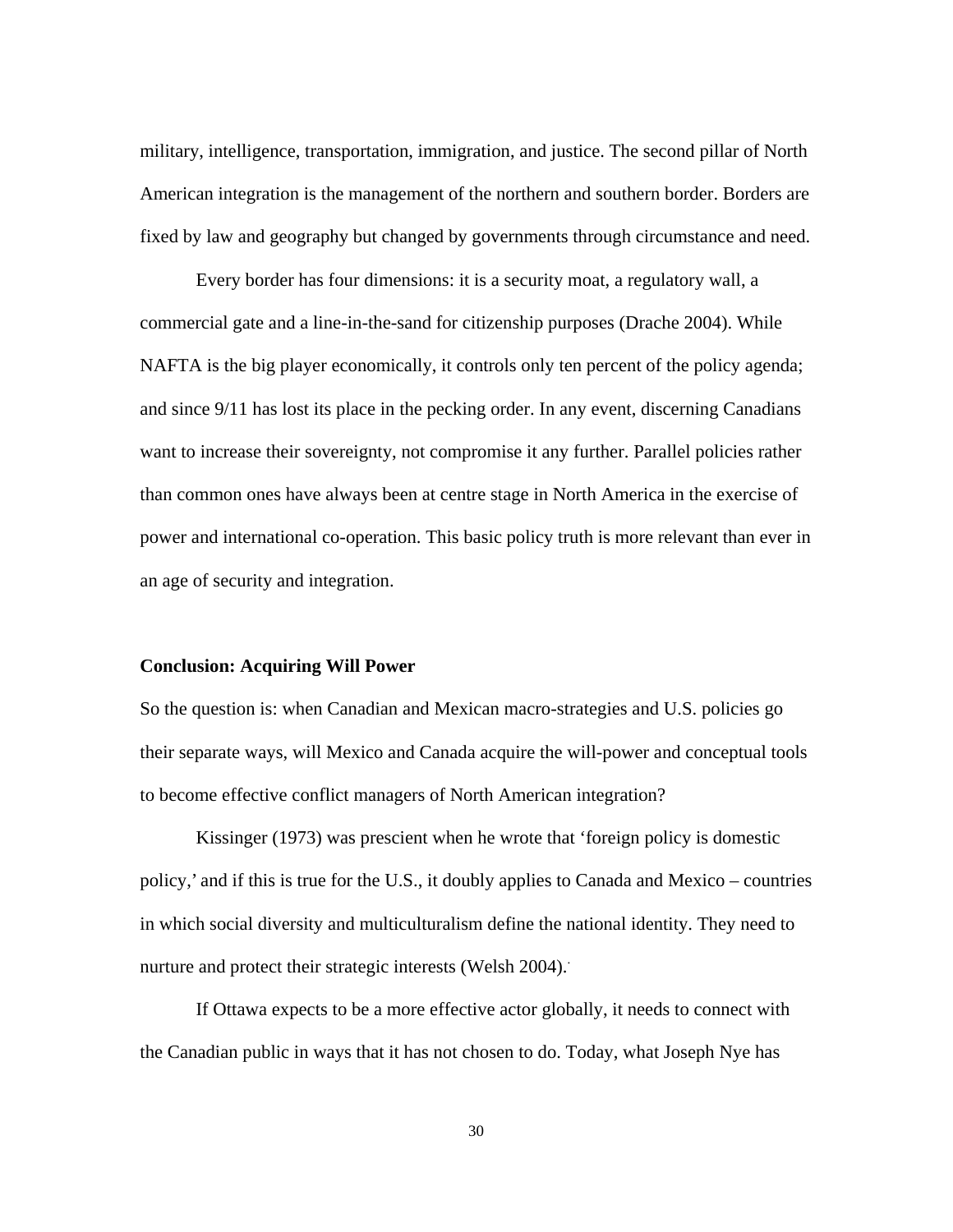called 'the soft power of public opinion' is more critical than ever to Canadian and Mexican foreign policy goals and practices. (Nye, 2004) If these NAFTA 'twins' expect to chart their own course in the age of the smart citizen and critical, informed counter-publics, public opinion has to be kept on side, consulted, and mobilized.<sup>[4](#page-34-1)</sup> Ottawa and Mexico cannot change the path of the Bush revolution in foreign policy but on missile defence, peace-keeping, human rights, agricultural subsidies at the WTO, and global governance in the post-Bush era they will need to build leverage and acquire voice (Ibbitson 2005).

Increasingly, foreign policy will have to reflect the social values of Canadian and Mexican society, rather than, as in the past, the special interests of business elites. In a prescient article in T*he Globe and Mail*, Gordon Pitts argued that the Canadian Council of Chief Executives has declined in influence in Ottawa partly due to its support for outdated and economically deterministic policies (2005). [5](#page-34-1) At present, Ottawa and Mexico City are caught somewhere between denial and taking responsibility for setting new priorities for their relationship and the future of North America. They are still banging off of every change coming out of Washington. Managing conflict will require a lot of focus and smarts from civil society. The new Harper government must accept that Canadian foreign policy and continental free trade have to constantly change, adapt, and innovate in this very charged global policy environment. Mexico's just elected president will have to grapple with the fallout from the NAFTA decade as a top priority.

Immigration and development require rethinking from the ground up. NAFTA's distributional effects have skewed its macro-benefits in favour of the U.S. Negative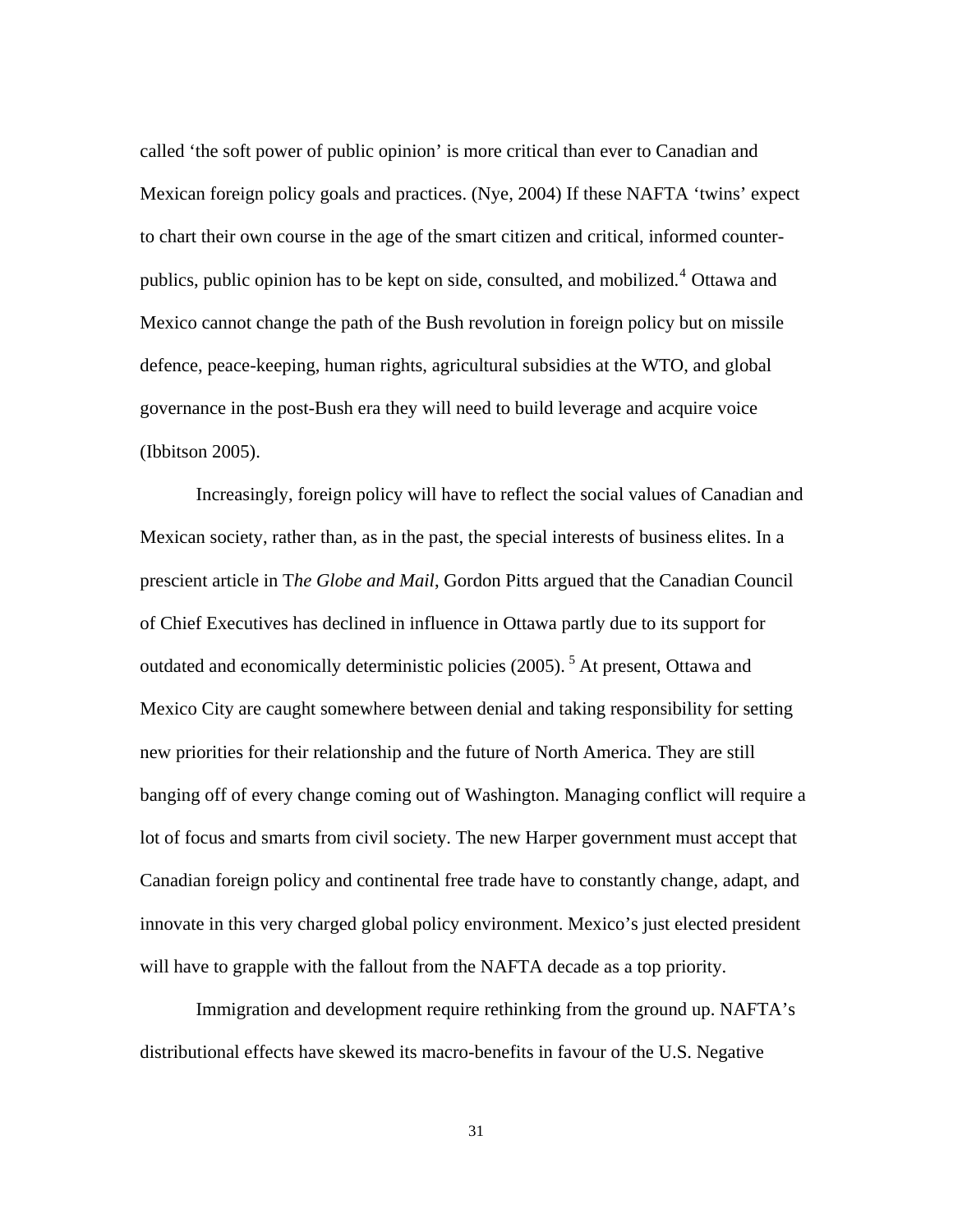distributional effects have seriously compromised the competitive advantage that a handful of Mexican and Canadian industries have derived from an era of North American Free Trade. On the most critical issue of enhanced citizenship rights, poverty eradication and a return of public authority after the triumph of market fundamentalism there is no room for ambiguity. Deepening the North American partnership remains a far-off reality short of strategic, economic or intellectual substance.

## **Notes**

<sup>1</sup> Thanks to Greg Smith for preparing the tables and general assistance.

<sup>2</sup> See Ana Covarrubias, "Human Rights and Mexican Foreign Policy" in this volume.

 $3$  As a driver of Canadian exports, the competitive dollar rescued Canadian industry from the economic doldrums (Poloz 2004).

4 See forthcoming book by Daniel Drache, *Defiant Publics: the Unprecedented Reach of the Global Citizen,* London: Polity Press, 2008.

 $<sup>5</sup>$  Pitts writes "[D]espite this ability to command press coverage, there are questions about</sup> whether Ottawa pays much attention these days...[The] glory days are over... As a policy advocate … Mr. d'Aquino has fallen into predictable habits, sounding the same drumbeat on every issue and rarely reaching out beyond his top-executive constituency (2005; p. B10).

## **Bibliography**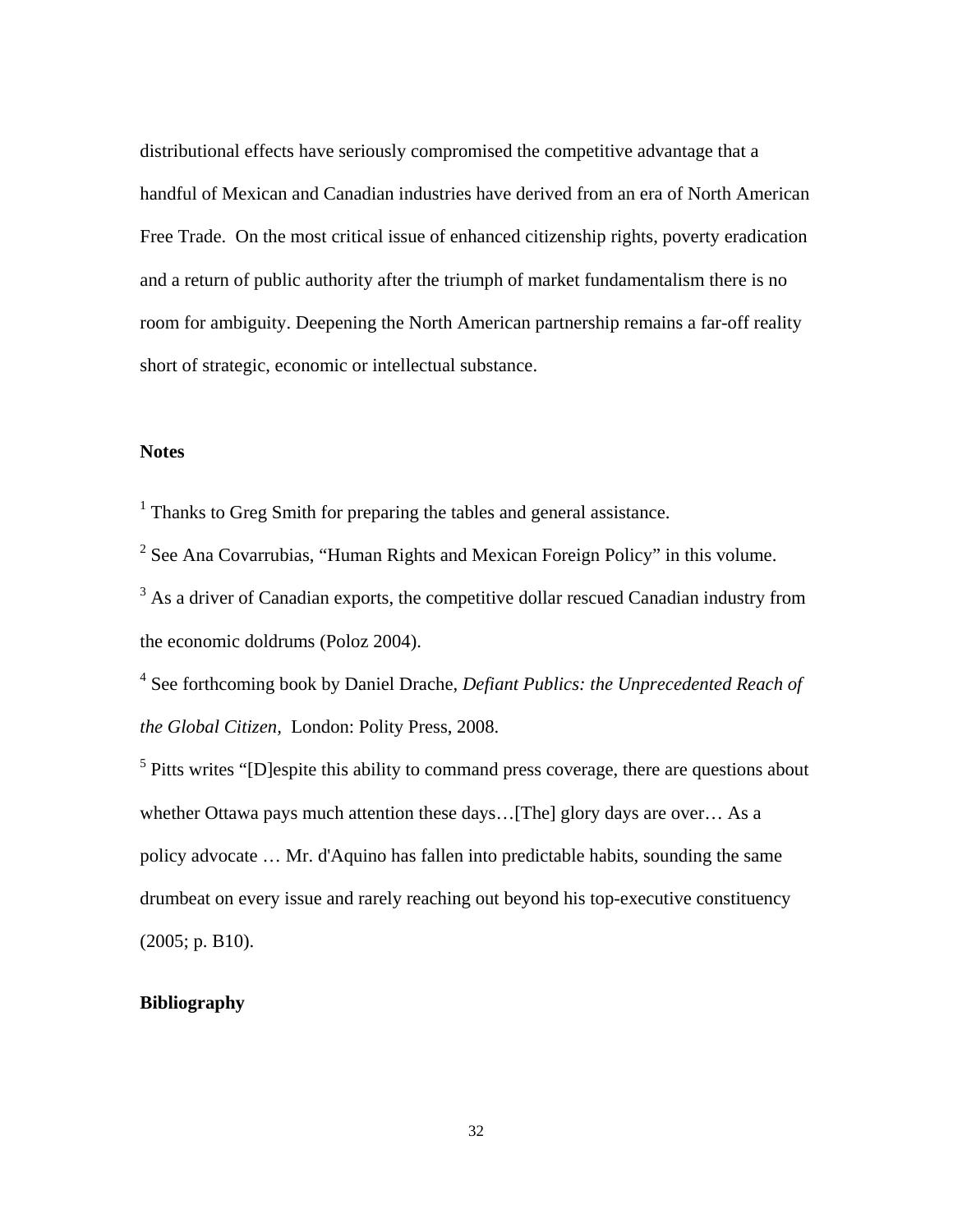- Alden, Edward, and Holly Yeager (2005) "CAFTA victory revives Bush's ambitions for US trade deals," *Financial Times*, 29 July, Page 9.
- Boltvinik, Julio (2003) "Welfare, Inequality, and Poverty in Mexico, 1970-2000," in Kevin J. Middlebrooke and Eduardo Zepada (eds), *Confronting Development: Assessing Mexico's Economic and Social Policy.* Stanford: Stanford University Press.
- Canadian Manufacturers and Exporters (2005) *CME 2005-2006 Management Issues Survey: Winning Strategies for the Future,* http://www.cme-

mec.ca/national/media.asp?id=588

- Council on Foreign Relations (2005) *Building a North American Community*, Independent Task Force Report No. 53, New York: Council on Foreign Relations.
- Cross, P. (2005) "Recent Changes in the Labour Market," *Canadian Economic Observer* 18(3): 1-10.
- Donner, Arthur (2005) *Economic Review*, August.
- Drache, Daniel (2004) *Borders Matter: Homeland Security and the Search for North America.* Halifax: Fernwood.
- ---. *Defiant Publics: the Unprecedented Reach of the Global Citizen,* London: Polity Press.
- Ibbitson, John (2005) "Trading with the 'Schoolyard Bully,'" *Globe and Mail*, 20 August, A8
- Jackson, Andrew (2005) The Economy March 2005, CLC, Ottawa.
- Kissinger, Henry (1973) *A World Restored,* Gloucester, MA: P. Smith.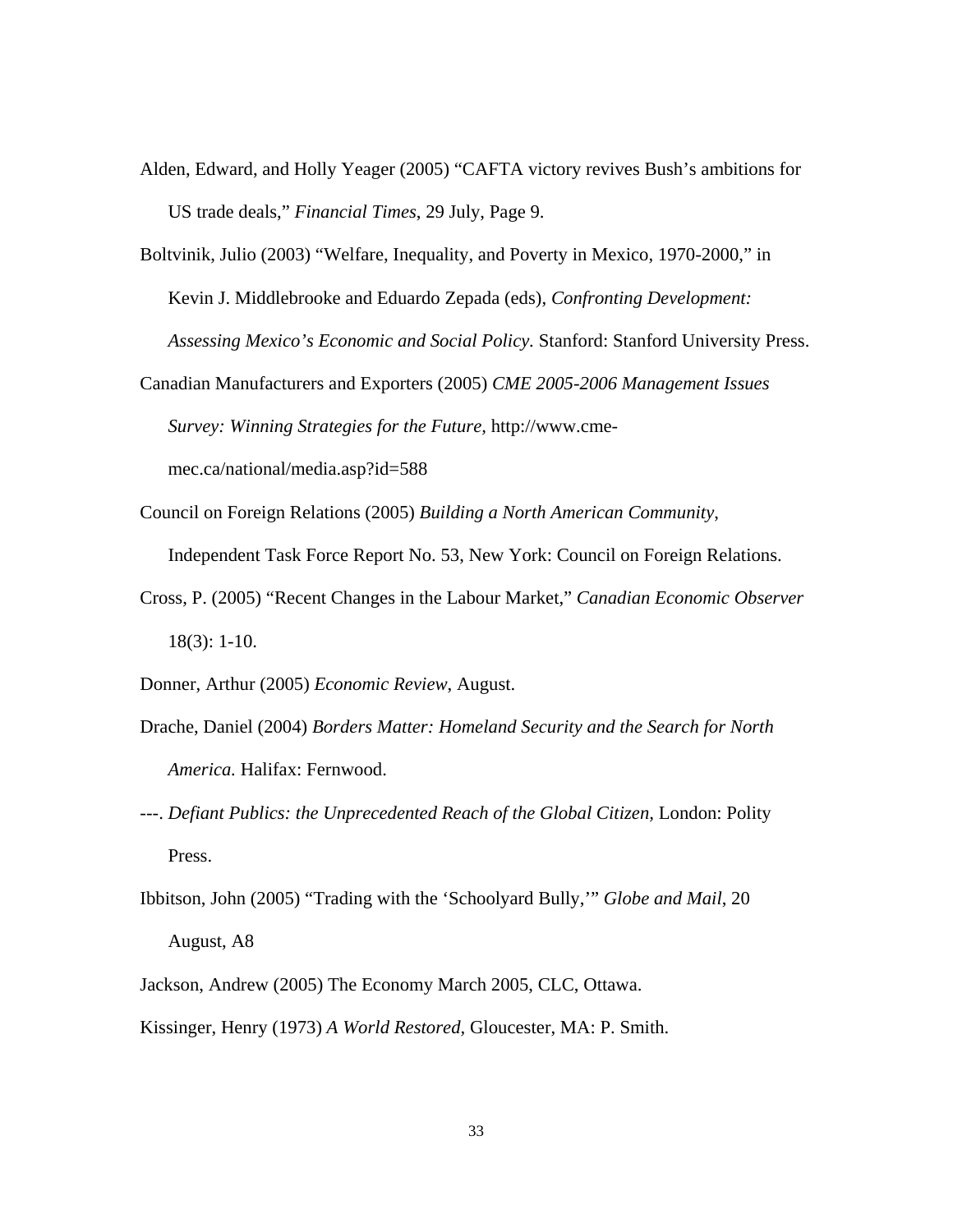- Krugman, Paul (1995) "Cycles of Conventional Wisdom on Economic Development," *International Affair,s* 71(4): 717-32.
- Lustig, Nora (ed.) (2001) *Shielding the Poor: Social protection in the developing world*. Washington DC: Brookings Institution Press.
- Peters, Jeremy (2005) *"*Shock and Resignation on GM Shop Floors Set to Close," *New York Times,* November 22.
- Middlebrooke, Kevin J., and Eduardo Zepada (eds) (2003) *Confronting Development: Assessing Mexico's Economic and Social Policy,* Stanford: Stanford University Press.
- Naim, Moises (2000) "Washington Consensus or Washington Confusion?" *Foreign Policy* (Spring): 74-85.
- Nye, S. Joseph (2004). *Power in the Global Information Age From Realism to Globalization*. New York: Routledge.
- Pitts, Gordon (2005) "Tom's Club: Only Chief Executives Need Apply," *Globe and Mail*, 04 July, B10.
- Poloz, Stephen S. (2004) "Who is most vulnerable to the rising dollar?" W*eekly Commentary,* 01 December; https://www.edc.ca/english/docs/ereports/commentary/ publications\_6710.htm.
- Ritchie, Gordon (2005) "Who's Afraid of NAFTA's Bite?" *Globe and Mail,* 15 February, A21.
- Rodrick, Dani (2001) "Four Simple Principles for Democratic Governance of Globalization," Paper prepared for the Friedrich Ebert Foundation.